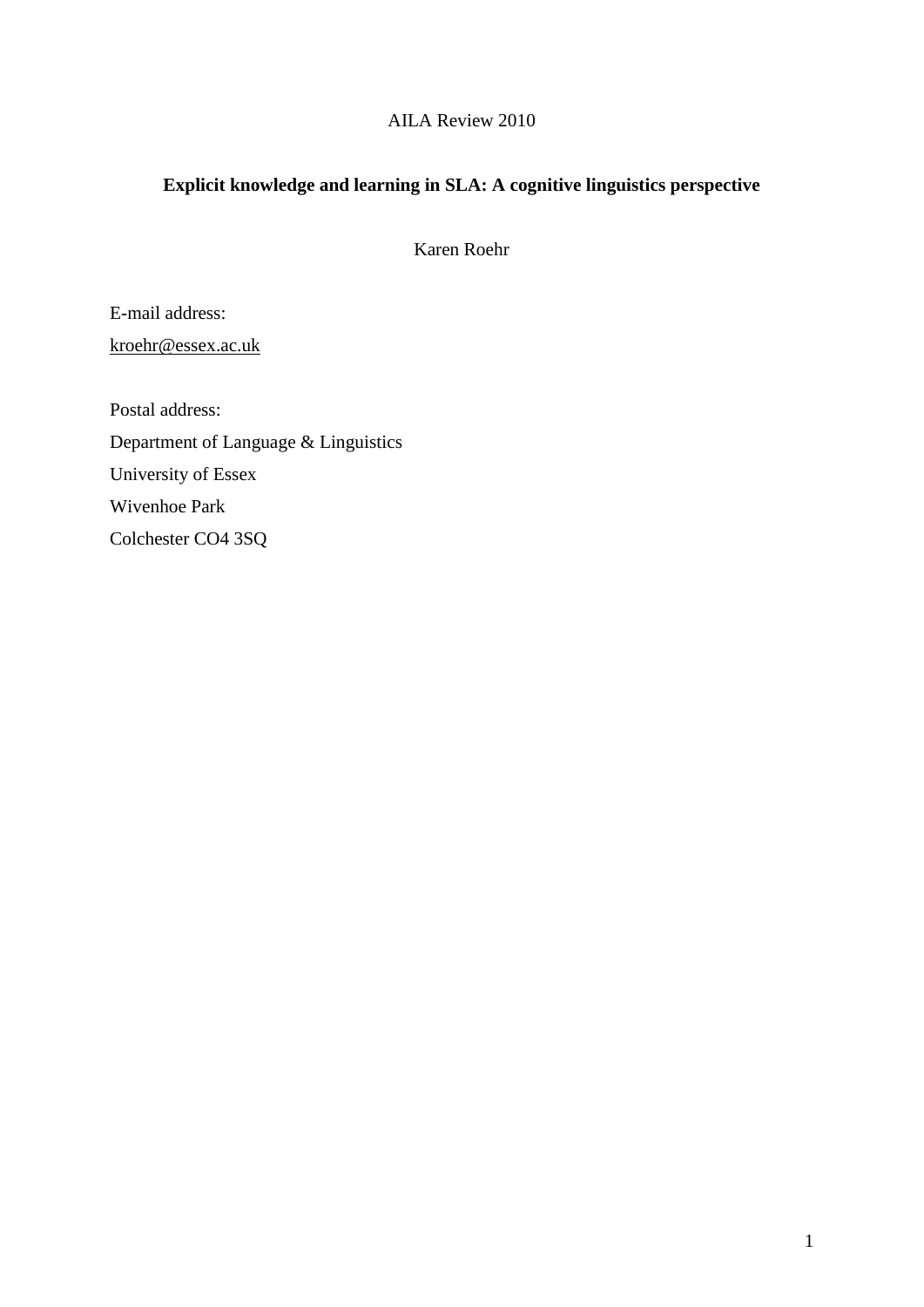#### **Explicit knowledge and learning in SLA: A cognitive linguistics perspective**

## **Abstract**

SLA researchers agree that explicit knowledge and learning play an important role in adult L2 development. In the field of cognitive linguistics, it has been proposed that implicit and explicit knowledge differ in terms of their internal category structure and the processing mechanisms that operate on their representation in the human mind. It has been hypothesized that linguistic constructions which are captured easily by metalinguistic descriptions can be learned successfully through explicit processes, resulting in accurate use. However, increased accuracy of use arising from greater reliance on explicit processing may lead to decreased fluency. Taking these hypotheses as a starting point, I present a case study of an adult L2 learner whose development of oral proficiency was tracked over 17 months. Findings indicate that explicit knowledge and learning have benefits as well as limitations. Use of metalinguistic tools was associated with increased accuracy; moreover, there was no obvious trade-off between accuracy and fluency. At the same time, resource-intensive explicit processing may impose too great a cognitive load in certain circumstances, apparently resulting in implicit processes taking over. I conclude that explicit and implicit knowledge and learning should be considered together in order to gain a full understanding of L2 development.

## **1. Introduction**

The first decade of the 21st century has seen a number of publications concerned with applications of cognitive linguistics to second language (L2) learning and teaching (e.g. Achard & Niemeier, 2004; Boers & Lindstromberg, 2006; Robinson & N. Ellis, 2008), thus establishing this theoretical approach as a framework for second language acquisition (SLA) research. In the field of SLA, the role of explicit knowledge and learning is an important area of investigation that has received much attention from researchers and practitioners alike (DeKeyser, 2003; Dörnyei, 2009; Doughty, 2003; Norris & Ortega, 2001). Up to now, the role of explicit knowledge in L2 learning and teaching has scarcely been considered from a cognitive linguistics perspective, however. In order to address this gap, I put forward a theoretically informed research agenda (Roehr, 2008). The present paper begins with a brief up-to-date review of the theoretical analysis detailed in that article. I then offer two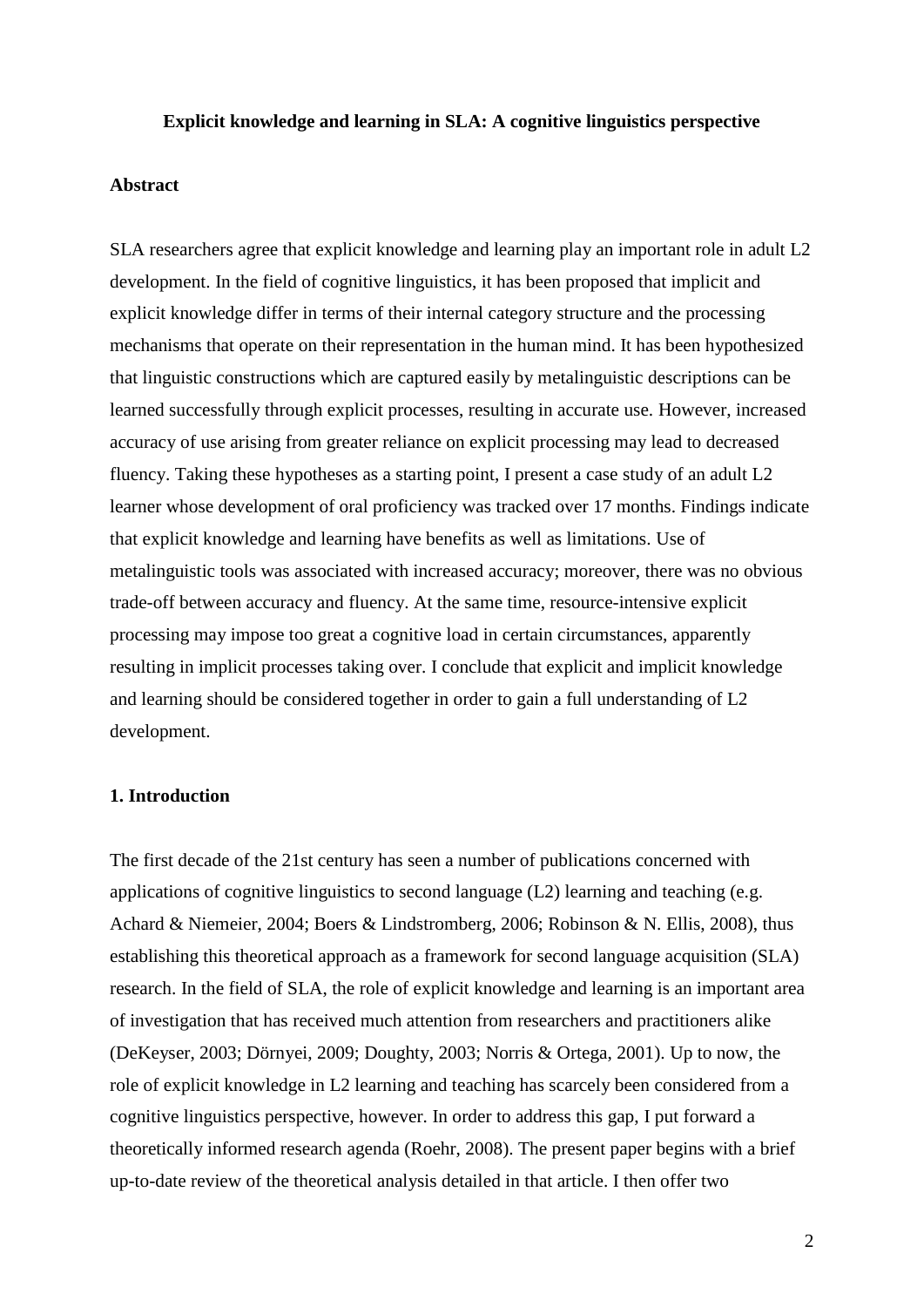hypotheses arising out of the theoretical argumentation. The remainder of the present paper deals with an empirical study whose findings speak to these hypotheses.

## **2. Theoretical background: Explicit and implicit knowledge and learning from a cognitive linguistics perspective**

Explicit knowledge is defined as knowledge that is represented declaratively, can be brought into awareness and can be verbalized, while implicit knowledge is defined as knowledge that cannot be brought into awareness and cannot be articulated (Anderson, 2005; R. Ellis, 2004; Hulstijn, 2005). Accordingly, explicit learning refers to situations "when the learner has online awareness, formulating and testing conscious hypotheses in the course of learning". Conversely, implicit learning "describes when learning takes place without these processes; it is an unconscious process of induction resulting in intuitive knowledge that exceeds what can be expressed by learners" (N. Ellis, 1994: 38-39).

Explicit and implicit knowledge and learning are separable and distinct; at the same time, they are thought to be engaged in interplay, so one can influence the other (N. Ellis, 1993; R. Ellis, 2005; Segalowitz, 2003). This point is crucial when considering explicit knowledge and learning in the context of SLA. During fluent language use, we draw on implicit processes, and our attention is focused on meaning rather than form. When comprehension or production difficulties arise, however, explicit processes take over (N. Ellis, 2005). We then deliberately focus our attention on language form, and we make conscious efforts to analyze input or to construct or monitor output, utilizing internal or external resources.

Considered from a cognitive linguistics perspective, language can be understood as essentially functional and usage-based (e.g. Bybee & McClelland, 2005; Evans & Green, 2006; Goldberg, 2003). The key assumptions which are common to most, if not all approaches under the umbrella term of cognitive linguistics are that interpersonal communication is the main purpose of language, that language is shaped by our experience with the real world, that language ability is an integral part of general cognition, and that linguistic phenomena can be explained by a unitary account embracing the traditional domains of morphology, syntax, semantics, and pragmatics.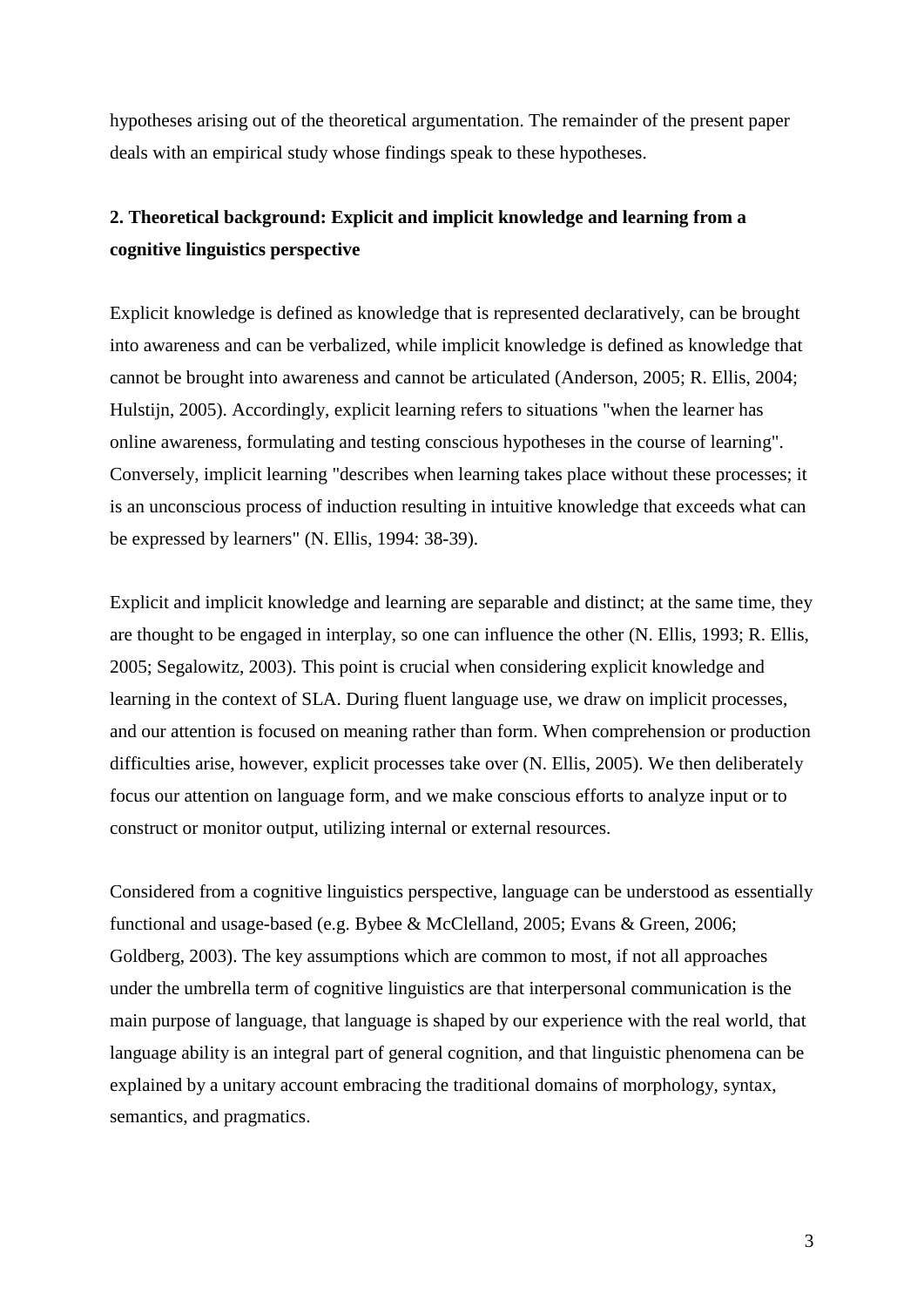Language as represented in the human mind can be understood as "a structured inventory of conventional linguistic units" (Langacker, 2000: 8). Conventional linguistic units, or constructions, are seen as inherently symbolic (Kemmer & Barlow, 2000; Taylor, 2002), so all constructions are pairings or associations of form and meaning (Goldberg, 2003). These key assumptions about language refer to implicit linguistic knowledge and are complemented by a usage-based approach to language learning which refers to implicit processes of acquisition and use.

Cognitive linguists explain language learning and use in terms of entrenchment and categorization. Entrenchment can be understood as the strengthening of memory traces through repeated activation. Categorization refers to seeing sameness in diversity (Taylor, 1998, 2003) or, expressed more technically, to a comparison between an established structural unit functioning as a standard and an initially novel target structure (Langacker, 2000).

In view of strong evidence from the field of cognitive psychology (Murphy, 2004; Rosch, 1978; Rosch & Mervis, 1975), it is widely accepted that cognitive categories are subject to prototype effects. Categorization is influenced by the frequency of exemplars in the input as well as the recency and context of encounters with specific exemplars (N. Ellis, 2002a, 2002b); memory traces can be more or less entrenched and thus more or less available for retrieval (Murphy, 2004). By the same token, category members are potentially more or less prototypical, category membership may be a matter of degree, and category boundaries may be fuzzy (Langacker, 2000).

In a usage-based approach, all learning is initially exemplar-based (Abbot-Smith & Tomasello, 2006; Langacker, 2000). In other words, learning begins with the entrenchment of specific instances encountered in the input. After prolonged experience and a proportionately greater number of repeated encounters with certain exemplars, our mental representations gradually change: Abstractions over instances are derived, that is, schemas are formed (Kemmer & Barlow, 2000; Taylor, 2002; Tomasello, 2003). Schema formation can be defined as "the emergence of a structure through reinforcement of the commonality inherent in multiple experiences", so a schema is "the commonality that emerges from distinct structures when one abstracts away from their points of difference by portraying them with lesser precision and specificity" (Langacker, 2000: 4). Schemas can facilitate further learning, since they allow for more efficient categorization of newly encountered exemplars.

4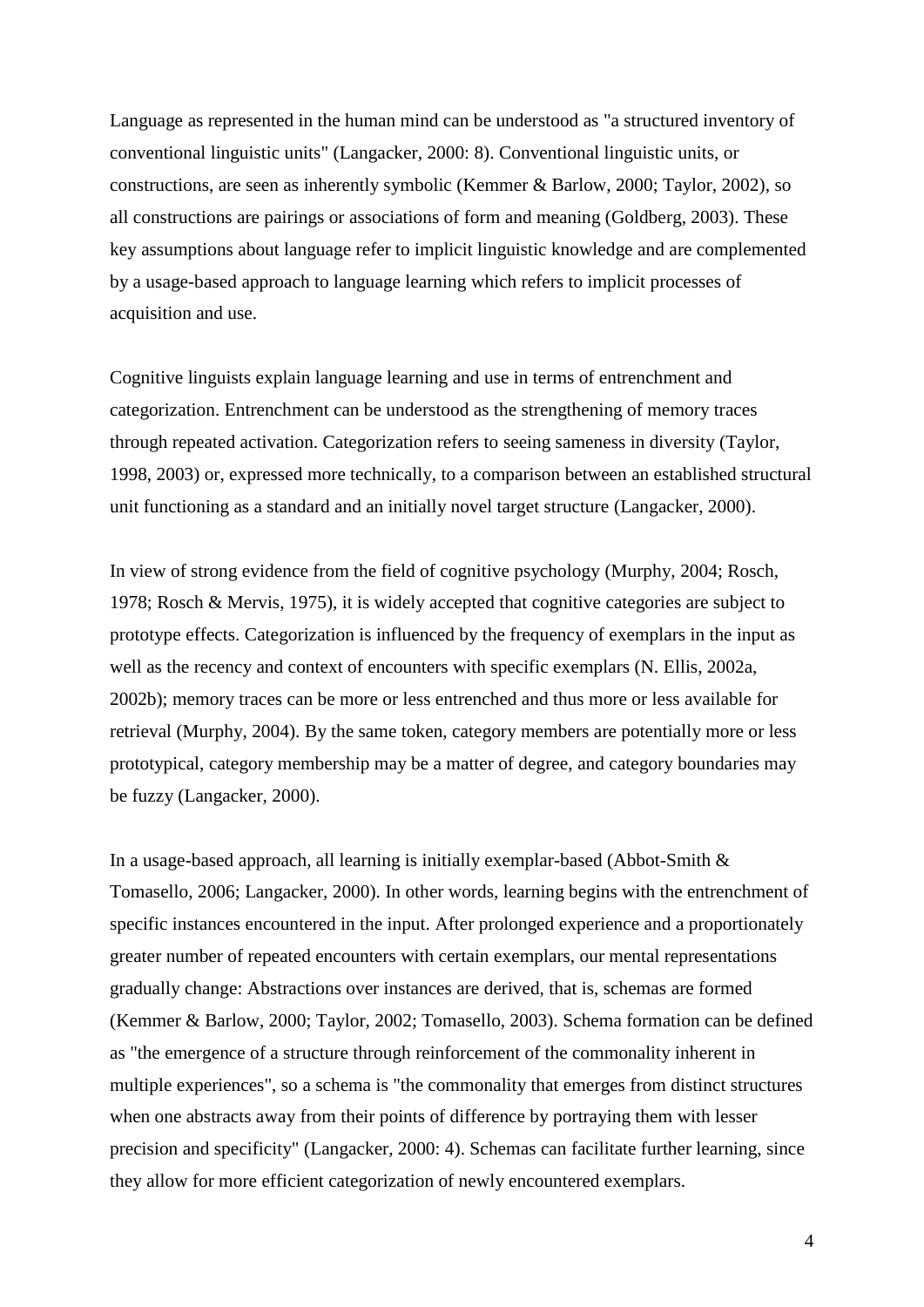In a usage-based account, representations of specific exemplars may be retained alongside more general schemas, so the same linguistic construction may be represented at different levels of abstraction. This results in a complex, hierarchical, redundantly organized network of form-meaning associations which represent our implicit knowledge of linguistic constructions.

Implicit knowledge is subject to similarity-based processing, which is flexible, dynamic, open, and susceptible to contextual variation (Diesendruck, 2005; Markman et al., 2005). In similarity-based processing, a large number of an entity's properties can be taken into account; moreover, a partial match with the properties of existing representations is sufficient to allow for successful categorization (Pothos, 2005).

To exemplify the theoretical line of argument, consider the acquisition of verbs in L1 English. The learner begins by learning specific exemplars of verbs they encounter in the input, e.g. *eat, sleep, put*. These early, frequent verbs are represented as specific constructions. At the same time, the learner implicitly tracks the distributional properties of words like *eat, sleep,* and *put* (Tomasello, 2003, 2005). Gradually, commonalities in both form and function become apparent, e.g. position in the sentence, combination with certain inflectional morphemes (e.g. *–s*), predicative syntactic role, profiling of a process or, expressed more formally, "a relationship mentally scanned sequentially – instant by instant – in its evolution through time" (Langacker, 1998: 19). This allows the learner to eventually abstract away from specific exemplars and form the schema VERB. Once this schema is available, new members can be assigned to the category. Importantly, however, frequency and context are taken into account, and prototype effects are in evidence. For instance, *eat* and *put* are likely to be central members of the category VERB, while *quarry* and *constitute* are likely to be more marginal members. Not only are they less frequent, but they can also be used as nouns (*quarry*) or are distant from the prototypical meaning of a verb as a process (*constitute*).

To summarize, implicit knowledge is characterized by flexible and context-dependent category structure which is subject to prototype effects. By the same token, implicit processing is similarity-based, flexible, and susceptible to contextual variation. Implicit learning is primarily exemplar-based or bottom-up.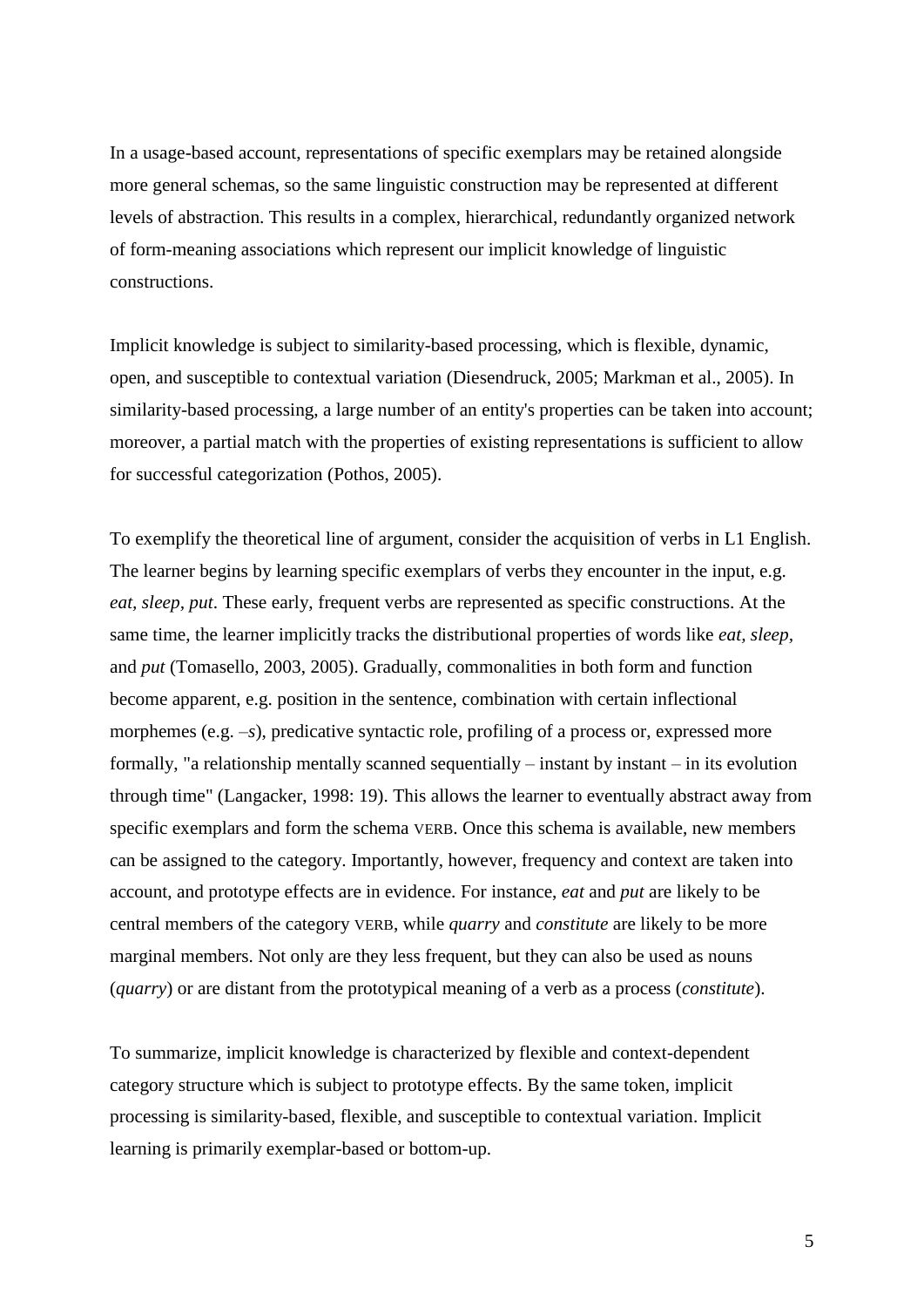Explicit language knowledge and learning can be contrasted with implicit language knowledge and learning in terms of both representation and processing. Explicit knowledge appears to be characterized by stable, discrete, and context-independent categories with clear boundaries, i.e. by what has been labelled Aristotelian category structure (Anderson, 2005; Taylor, 2003; Ungerer & Schmid, 1996). Aristotelian categories do not take prototype effects into account; instead, all category members have equal status, regardless of frequency, recency of encounter, or context.

Explicit knowledge is subject to rule-based processing. Rule-based processing is conscious (Cleeremans & Destrebecqz, 2005; Hampton, 2005; Smith, 2005), and it is characterized by compositionality, systematicity, commitment, and consistency (Diesendruck, 2005; Pothos, 2005; Sloman, 2005). Compositionality refers to the fact that simpler components can be combined to form more complex representations without changing the meaning of the component parts. Systematicity means that a process or operation is applied in the same way to different classes of entities (Pothos, 2005). Rule-based processing entails commitment to specific kinds of information, while contextual variations are neglected. A strict match between the properties of an exemplar and the properties specified in the rule that is being applied has to be achieved (Diesendruck, 2005; Pothos, 2005). Accordingly, rule-based, explicit learning is always top-down.

Explicit knowledge consists of either a schematic category or a relation between two categories, specific or schematic. Such a relation is expressed by means of a proposition, i.e. a rule. In SLA, explicit knowledge is typically drawn on when classroom instruction or selfstudy activities rely on metalinguistic descriptions which appear in the form of pedagogical grammar rules in language textbooks.

To exemplify with reference to L2 German, a metalinguistic description may state that 'in a subordinate clause, the verb needs to be placed at the end'. This rule takes the form of a proposition which expresses a relationship between two schematic categories, 'subordinate clause' and 'verb'. In order to apply this rule, the learner needs to make clear-cut decisions as to whether a certain multi-word construction is a subordinate clause and as to whether a certain word is a verb. Unless such a decision is taken, the rule is of little use. Accordingly, the explicit category 'verb' needs to be Aristotelian. In the simplest terms of pedagogical grammar, 'a verb is a doing-word'.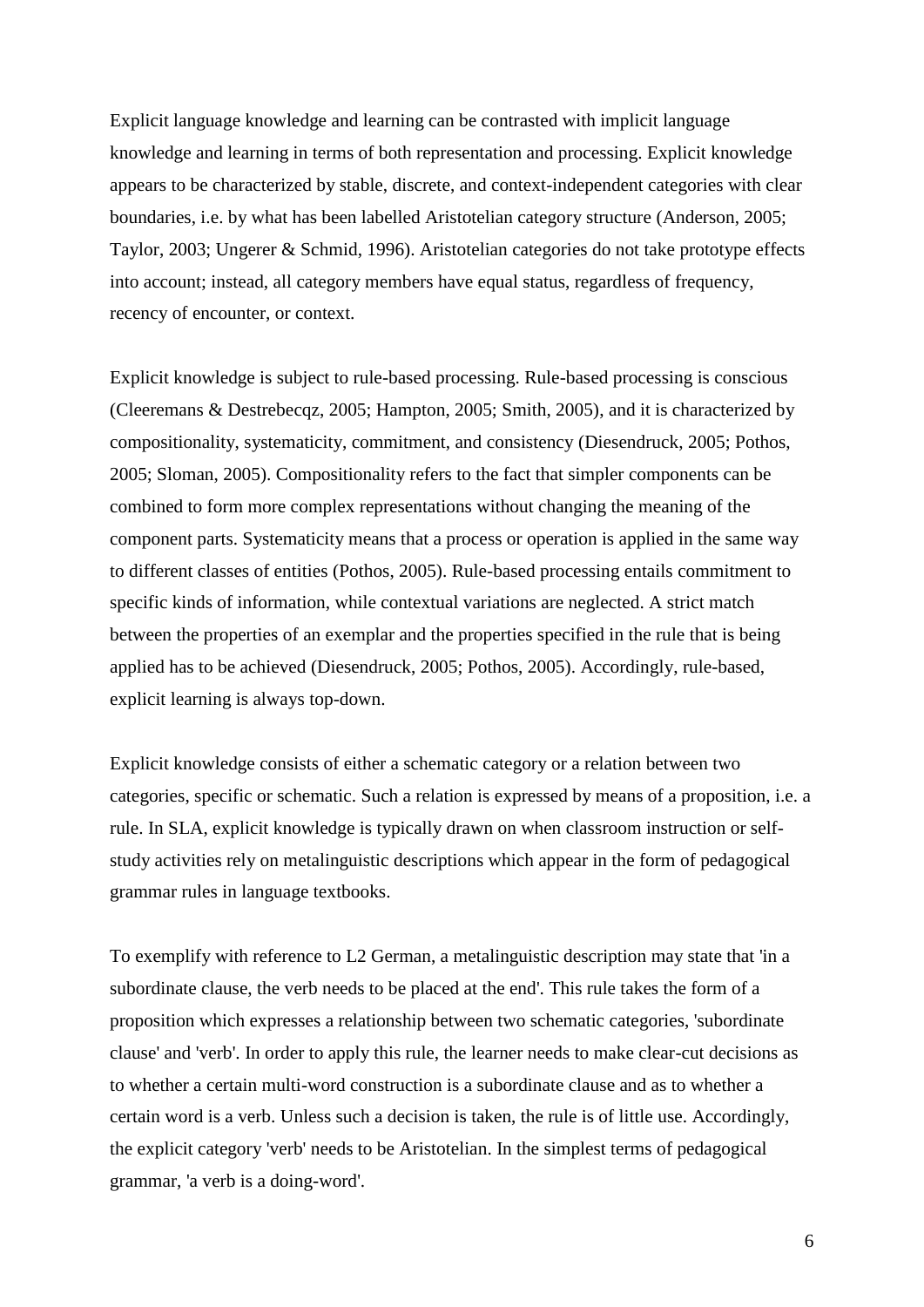This rule captures the more prototypical members of the cognitive category VERB such as *essen* (*eat*) and *gehen* (*go*). In order to capture more marginal members such as *darstellen* (*constitute*), more detailed rules are required, e.g. 'a verb is a content word that denotes an action, occurrence, or state of existence' and 'a verb is the word class that serves as the predicate of a sentence' [\(http://wordnetweb.princeton.edu/perl/webwn?s=verb,](http://wordnetweb.princeton.edu/perl/webwn?s=verb) retrieved 19/02/10). These rules consist of further propositions specifying categories and relations between categories; they capture the cognitive category VERB more fully, but at the same time are more complex than the initial simple rule.

As rule-based processing is controlled, conscious processing (Cleeremans & Destrebecqz, 2005; Hampton, 2005; Smith, 2005) which draws on limited working memory capacity (Baddeley, 2000; Baddeley & Logie, 1999; Just & Carpenter, 1992), it is costly in terms of resources. Put differently, the more complex the rule, the more difficult it is for the learner to process and utilize it.

At least two hypotheses about explicit knowledge and learning in SLA arise out of the theoretical line of argument which I have briefly reviewed above.

#### Hypothesis 1:

A linguistic construction which can be captured relatively easily by an Aristotelian rule will be acquired faster and used more accurately if the learner draws on explicit knowledge than a linguistic construction which cannot easily be captured by an Aristotelian rule. Given the costliness of explicit processing, a rule that is high in schematicity, low in conceptual complexity, low in technicality of metalanguage, and high in truth value will be most favourable (DeKeyser, 2005; R. Ellis, 2006; Roehr & Gánem-Gutiérrez, 2009). Schematicity refers to whether a rule concerns a schematic or a specific linguistic construction. A rule is low in conceptual complexity if it consists of few Aristotelian categories and relations between categories. Technicality of metalanguage refers to the relative familiarity and abstractness of the metalanguage used to formulate the rule. A rule is high in truth value if it applies without exception.

#### Hypothesis 2: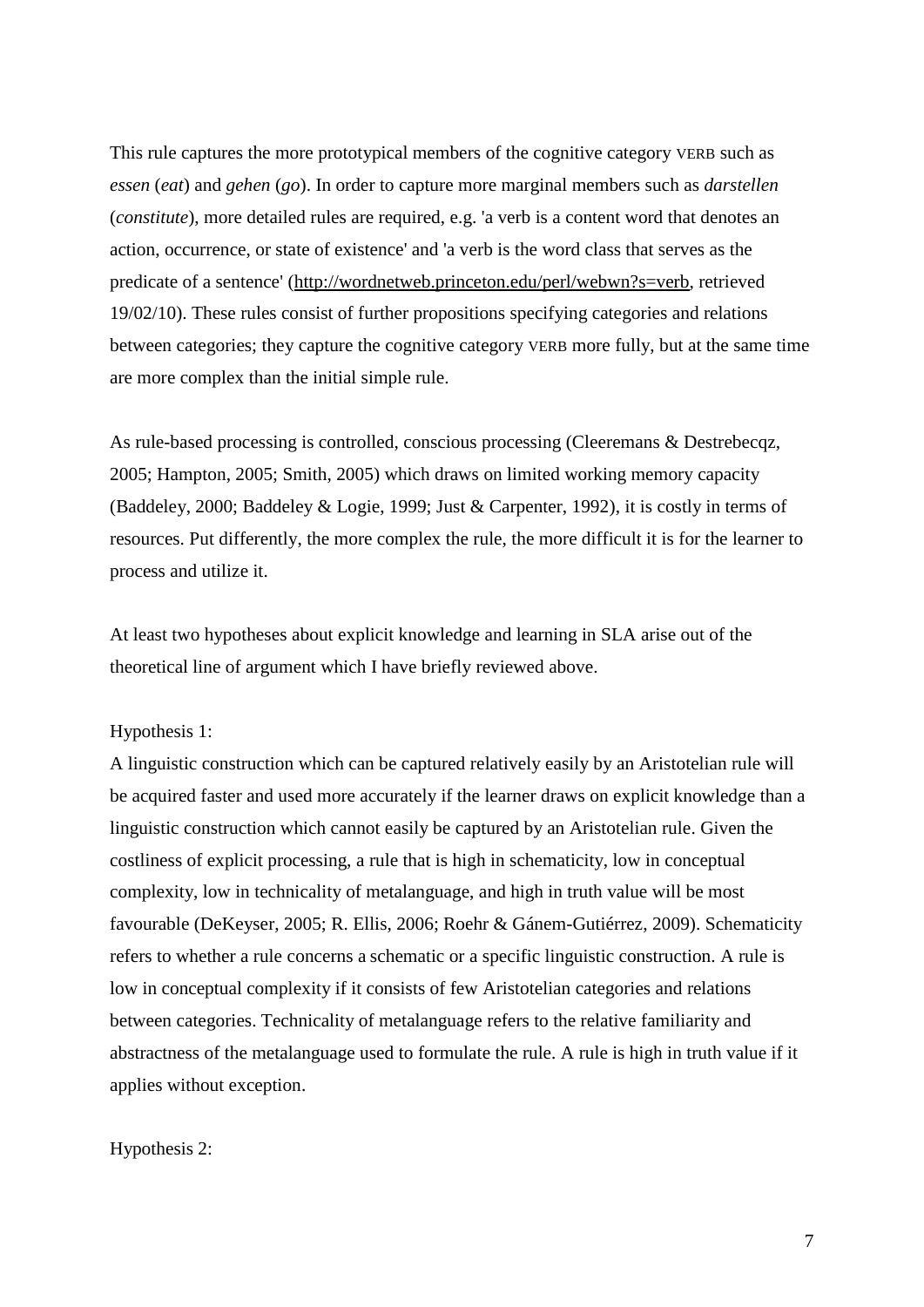A language learner's overall performance will be affected by reliance on explicit knowledge and learning. On the one hand, explicit knowledge and learning will help the learner use linguistic constructions captured by Aristotelian rules successfully. On the other hand, the costliness of explicit processing will slow down their language use. Thus, explicit knowledge and learning will be associated with increased accuracy and/or complexity of language on the one hand and decreased fluency on the other hand.

#### **3. Empirical evidence: A case study of an adult L2 learner**

In what follows, I present empirical evidence from a case study of an adult L2 learner which speaks to the hypotheses above.

#### **3.1 Research design**

The evidence presented is based on a case study of an individual adult learner of L2 German. The study had a longitudinal design, with data collected on 56 occasions over a period of 17 months. The resulting data set consisted of 56 recordings of learner-tutor interactions, which were subsequently transcribed and analyzed using the CHILDES tools (see next section for details). The tutor is the researcher; the learner is an L1 English male in his forties who will be referred to as H.

From 1977 to 1980, the participant learned German at school. In 1978, he additionally learned some French. Moreover, when his family was residing in Saudi Arabia from 1974 to 1976, H acquired basic Arabic in an immersion setting. He used neither of these languages after exposure had ended. H recommenced his learning of German in July 2006, i.e. about 25 years after encountering the language at school. Learning took place in the context of one-to-one classes. Normally, a class was held once a week and lasted from 60 to 120 minutes. Teaching and learning activities targeted all four skills, with a particular emphasis on oral communication, grammar, and reading. Focus on form was a regular feature both in class and in self-study activities.

From July 2006 to March 2007, the learner's core textbook was *Willkommen!* (Coggle & Schenke, 1998), a general-purpose beginners' course for adult learners often used in evening classes and other non-specialist language courses. From March 2007 onwards, the *Passwort*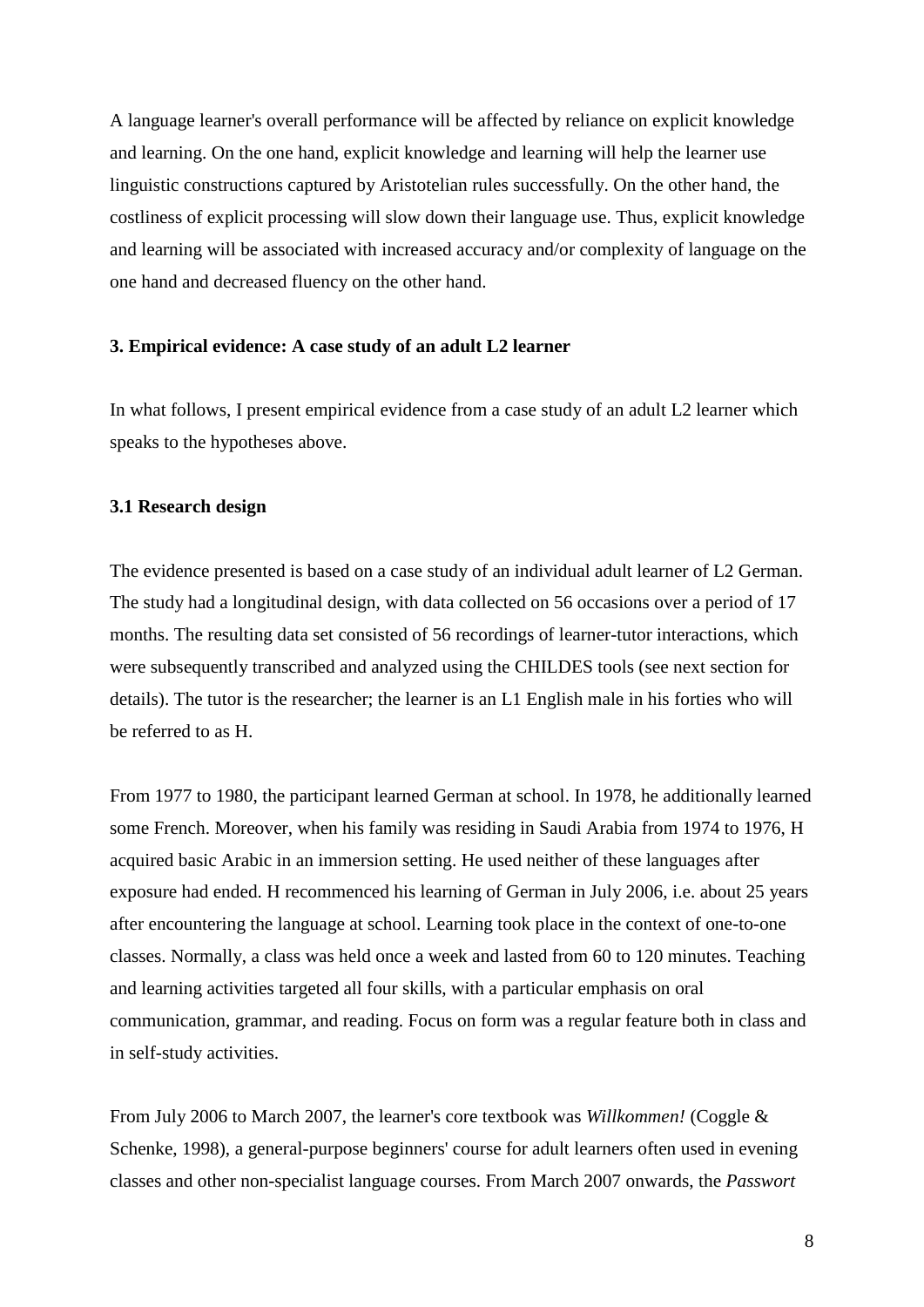*Deutsch* series (Albrecht et al., 2001; Albrecht et al., 2002) was used, starting with volume 2. This is a more academically oriented course which is normally employed in language classes at university level. All textbooks are accompanied by CDs and offer practice in all four skills; moreover, they contain form-focused exercises and metalinguistic descriptions in the form of pedagogical grammar rules.

In addition to exercises from the core textbooks, H used self-study material such as listening exercises from the *Hören Sie mal!* series (Hümmler-Hille & von Jan, 1993, 1999) and stories from the *Easy Reader* series of edited and/or shortened works of literature for L2 learners (European Schoolbooks Publishing Ltd). According to H's own estimate, he spent an average of about two hours per week on self-study. In the course of the data collection period, H had naturalistic exposure to the L2 on two occasions during holidays in German-speaking countries lasting about ten days each.

Data collection began in February 2007 and ended in June 2008. During this period, a specific section of each of H's German classes was audio-recorded. This section always dealt with the same task, that is, the participant was asked to recount what he did the day before. This resulted in a learner-tutor dialogue in which the learner was expected to take a leading role and the tutor a supporting role, prompting with questions or comments, responding to learner requests for input, and offering implicit or explicit feedback on the learner's oral L2 performance, as required. Based on the resulting 56 audio-recordings of learner-tutor interactions, four research questions were addressed:

- RQ1: How does the learner's oral L2 proficiency develop over time in terms of accuracy, complexity, and fluency?
- RQ2: How does the learner's overt use of metalinguistic tools develop over time?
- RQ3: What is the relationship between measures of oral L2 proficiency and overt use of metalinguistic tools?
- RQ4: How does the learner's accuracy develop over time with regard to a selected linguistic construction which can be captured by a rule that is high in schematicity, low in conceptual complexity, low in technicality of metalanguage, and high in truth value?

The answer to RQ4 provides evidence that is relevant to the first hypothesis put forward above. <sup>1</sup> The answer to RQ3 speaks to the second hypothesis. RQ1 and RQ2 are included to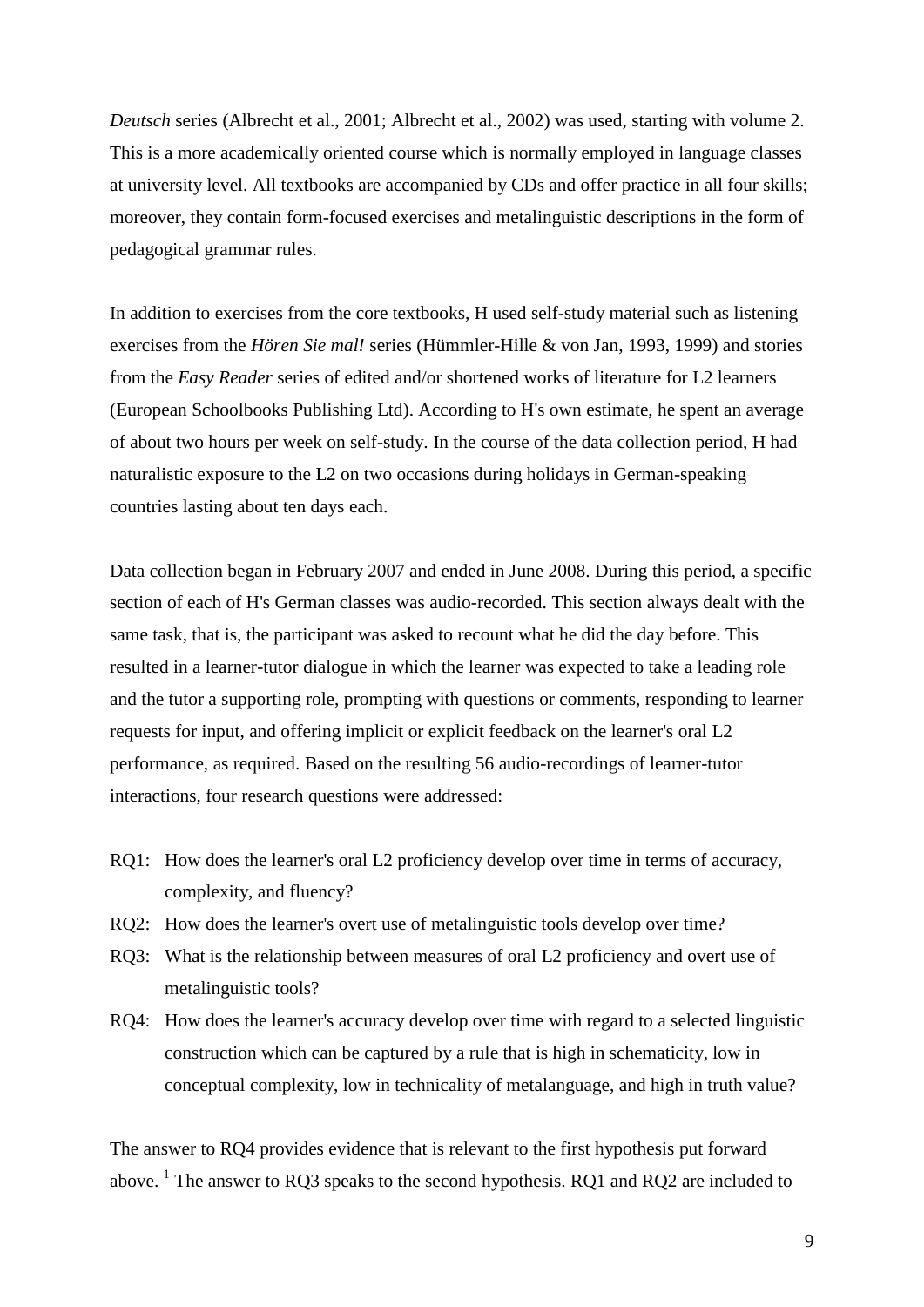prepare the ground for RQ3, since, to the best of my knowledge, there is no existing research which has tracked the development of oral L2 proficiency in conjunction with overt use of metalinguistic tools in an L2 learner over as long a period of time as covered in the present study.

## **3.2 Construct definitions, operationalization, and data analysis**

The 56 audio-recordings which constitute the data set had a mean length of approximately 14 minutes each; the entire data set comprised 13 hours and 25 minutes of dialogue. All recordings were transcribed into CHAT format, the transcription system which allows for use of the CHILDES analysis programme CLAN (see <http://childes.psy.cmu.edu/> for details). The resulting corpus of 56 transcripts was coded to facilitate quantitative analysis as well as qualitative analysis of selected sections. The constructs of interest were oral L2 proficiency, overt use of metalinguistic tools, and use of a selected linguistic construction which can be captured by an Aristotelian rule.

## **3.2.1 Oral L2 proficiency**

Oral L2 proficiency was defined as the accuracy, complexity, and fluency  $2$  of the participant's productions.

Accuracy refers to "the ability to produce error-free speech" (Housen & Kuiken, 2009: 461). Error-free speech was measured by calculating the number of errors per 100 words (R. Ellis & Barkhuizen, 2005). A target-like use (TLU) measure was employed; this measure takes into account learner errors produced in both non-obligatory and obligatory contexts (Gass & Selinker, 2008; Iwashita et al., 2008), so both overgeneralization errors and errors of omission are included. Lexical, morphosyntactic, and pragmatic errors were counted in order to arrive at a global accuracy measure. Lexical errors were operationalized as the semantically inappropriate choice of a word/words or a missing word/words at sentence level. Morphosyntactic errors were operationalized as sentence-level errors relating to morphology or syntax. Pragmatic errors were operationalized as discourse-level errors or use of constructions that were semantically and morphosyntactically correct at sentence level, but clearly indicative of non-nativelike selection. Examples can be found in the Appendix.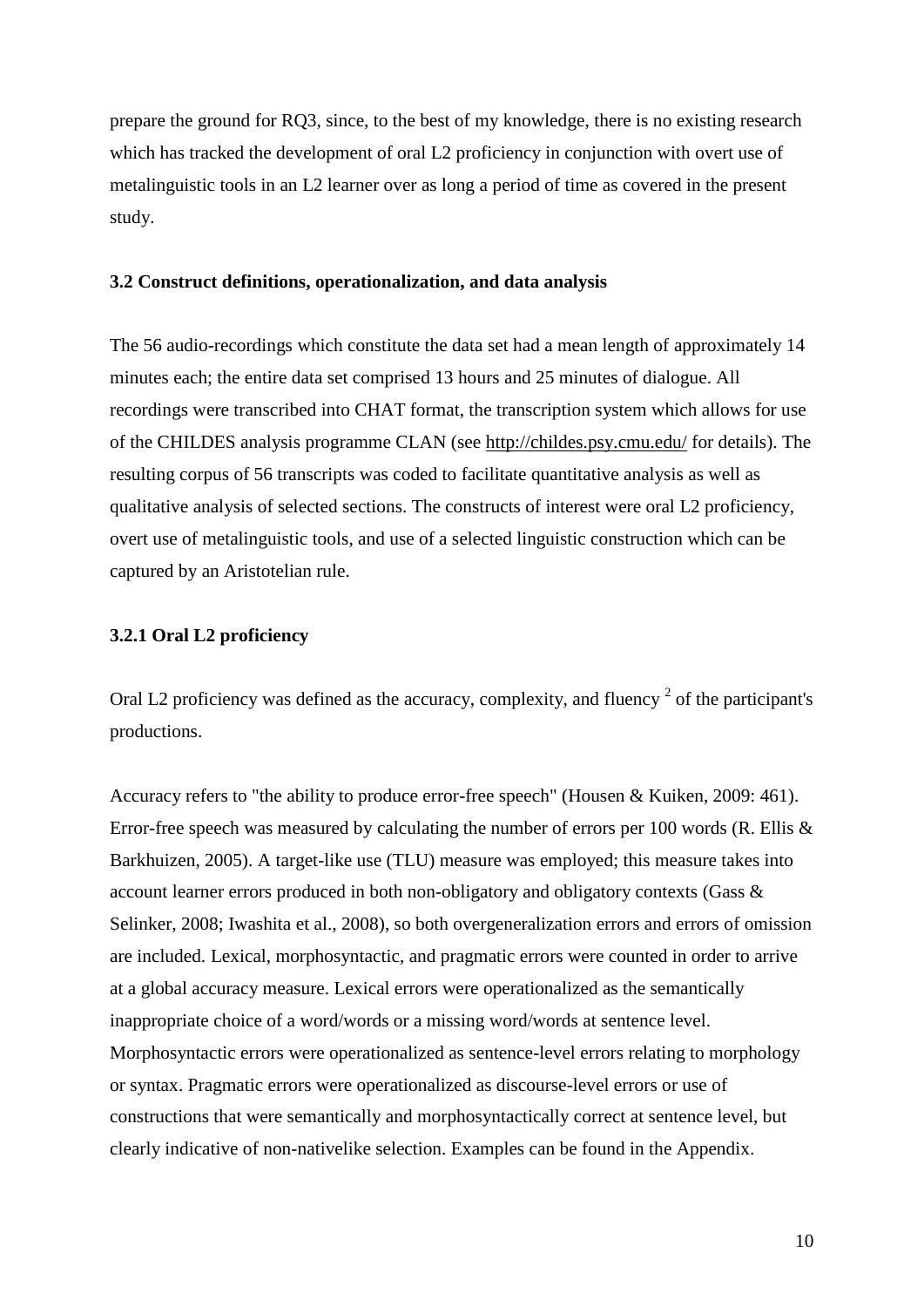Complexity refers to the extent to which language is elaborate and varied (Housen & Kuiken, 2009). Measures of lexical and morphosyntactic complexity were computed. Lexical complexity was operationalized as type-token ratio (Eskildsen, 2009) of the first 50 utterances in a transcript. The number of utterances was held constant in order to avoid any effect of sample length (R. Ellis & Barkhuizen, 2005; Larsen-Freeman, 2006). Morphosyntactic complexity was defined as amount of subordination, which was operationalized as the total number of separate clauses divided by the total number of c-units; c-units are any utterances providing referential or pragmatic meaning (R. Ellis & Barkhuizen, 2005: 155).

Fluency refers to the speed and ease with which linguistic representations are accessed in order to communicate meanings in real time (Housen & Kuiken, 2009). In the present study, fluency was operationalized as the participant's contribution to the L2 interaction, measured in number of L2 words produced per minute of a recorded session.

### **3.2.2 Overt use of metalinguistic tools**

Use of metalinguistic tools refers to the use of explicit knowledge about language and occurs during explicit learning. Explicit knowledge about language is characterized by conscious awareness, and it includes knowledge of pedagogical grammar rules (R. Ellis, 2004; Roehr, 2008). In the present study, overt use of metalinguistic tools was operationalized as episodes of learner requests for input per 100 words and episodes of learner acknowledgement of tutor input per 100 words.

Learner requests for input were a combined measure of requests for L2 input and requests for metalinguistic input. Learner requests for L2 input included explicit questions about how to express a meaning in the L2, the coining of words which was interpreted as an implicit question about how to a express a meaning in the L2, and explicit requests for repetition of tutor utterances. Requests for metalinguistic input included learner requests for explanation or clarification of L2 lexis or morphosyntax as well as explicit or implicit requests for feedback. Explicit requests for feedback were direct questions such as "Is this right?", while implicit requests for feedback were utterances in statement form, including incomplete utterances, which ended with a rising intonation.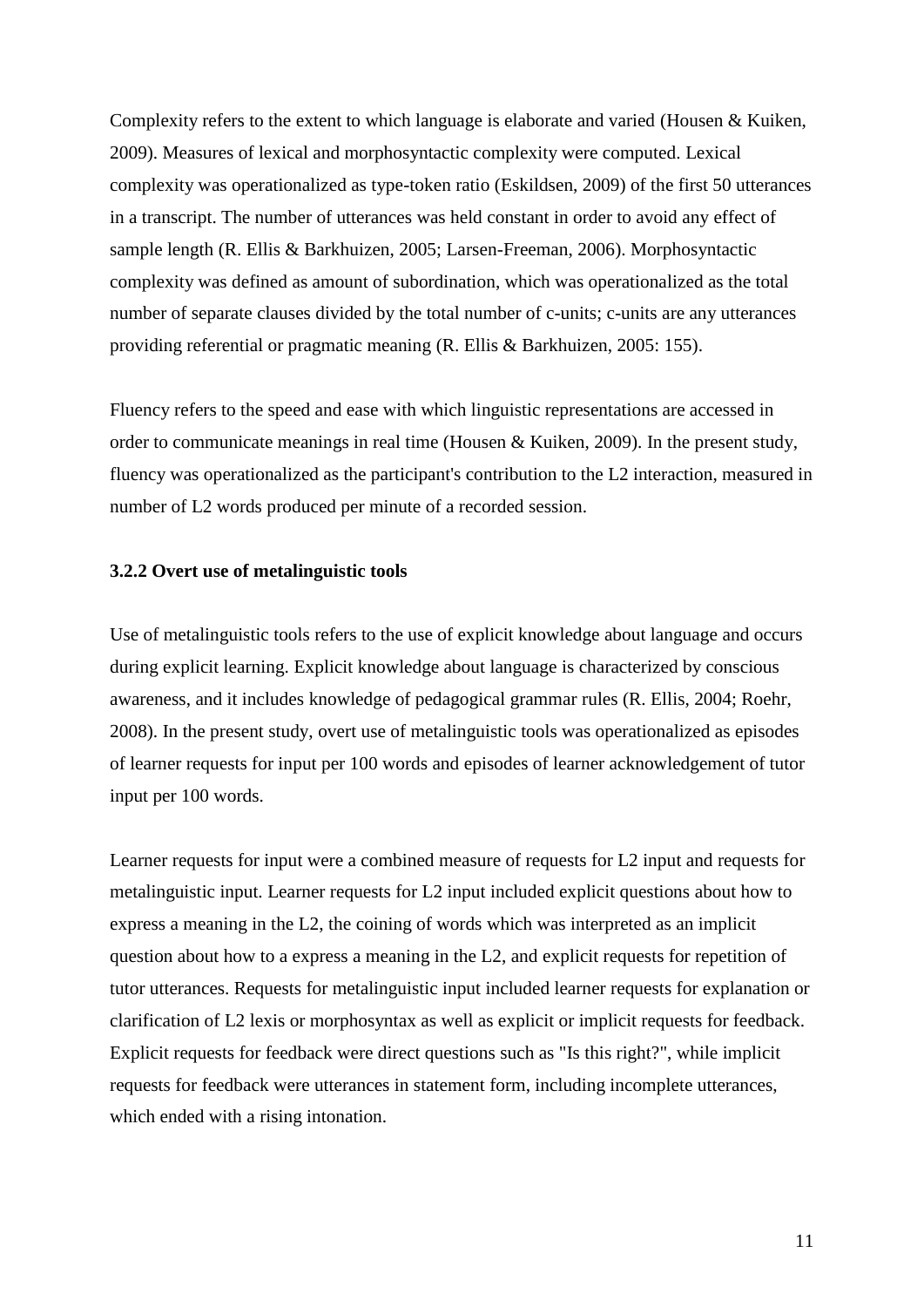Learner acknowledgement of tutor input was a combined measure of general acknowledgements of tutor input ("right", "yes", "mmhm", etc.) and specific acknowledgements which took the form of verbatim repetition or rehearsal of tutor input. In order to contextualize learner acknowledgements, episodes of tutor input per 100 words were taken into account. Tutor input was a combined measure of input of L2 utterances in response to a learner request, implicit feedback on learner performance in the form of recasts (Egi, 2007), and explicit feedback on learner performance or responses to learner questions in the form of metalinguistic comments or explanations.

#### **3.2.3 Selected linguistic construction: Subject-verb agreement**

The linguistic construction selected as a focus point is subject-verb agreement. This construction was chosen because it can be captured easily by an Aristotelian rule that is high in schematicity, low in conceptual complexity, low in technicality of metalanguage, and high in truth value. Moreover, this construction was very frequent in the learner's speech, enabling robust and meaningful quantitative analysis.

German language textbooks make learners aware that German verb "endings change according to the subject used" (Coggle & Schenke, 1998: 20), thus providing a pedagogical grammar rule. The inflectional paradigm of German verbs is typically presented in table format rather than in the form of rule-like propositions. Nonetheless, it is of course possible to formulate rules describing these inflectional paradigms. Such rules would consist of a number of simple propositions, e.g. 'In the first person singular present tense, the verb ends in *–e*. In the second person singular present tense, the verb ends in *–st*. In the third person singular present tense, the verb ends in *–t*.' etc.

Subject-verb agreement is presented early on in textbooks, typically via the introduction of personal pronouns together with present tense verb endings. In the case of the participant's first textbook, *Willkommen!*, the present tense inflectional paradigm is introduced step-by-step over the first three units. In subsequent units, the inflectional paradigms of modal verbs and of verbs which frequently appear in the *Präteritum* (simple past) and the perfect tense are added; these are typically the verbs *haben* (*have*) and *sein* (*be*), which are listed as exceptions to the regular 'verb stem plus ending' pattern. The inflectional paradigm for other verbs in the *Präteritum* is introduced in the participant's second textbook, *Passwort Deutsch 2*.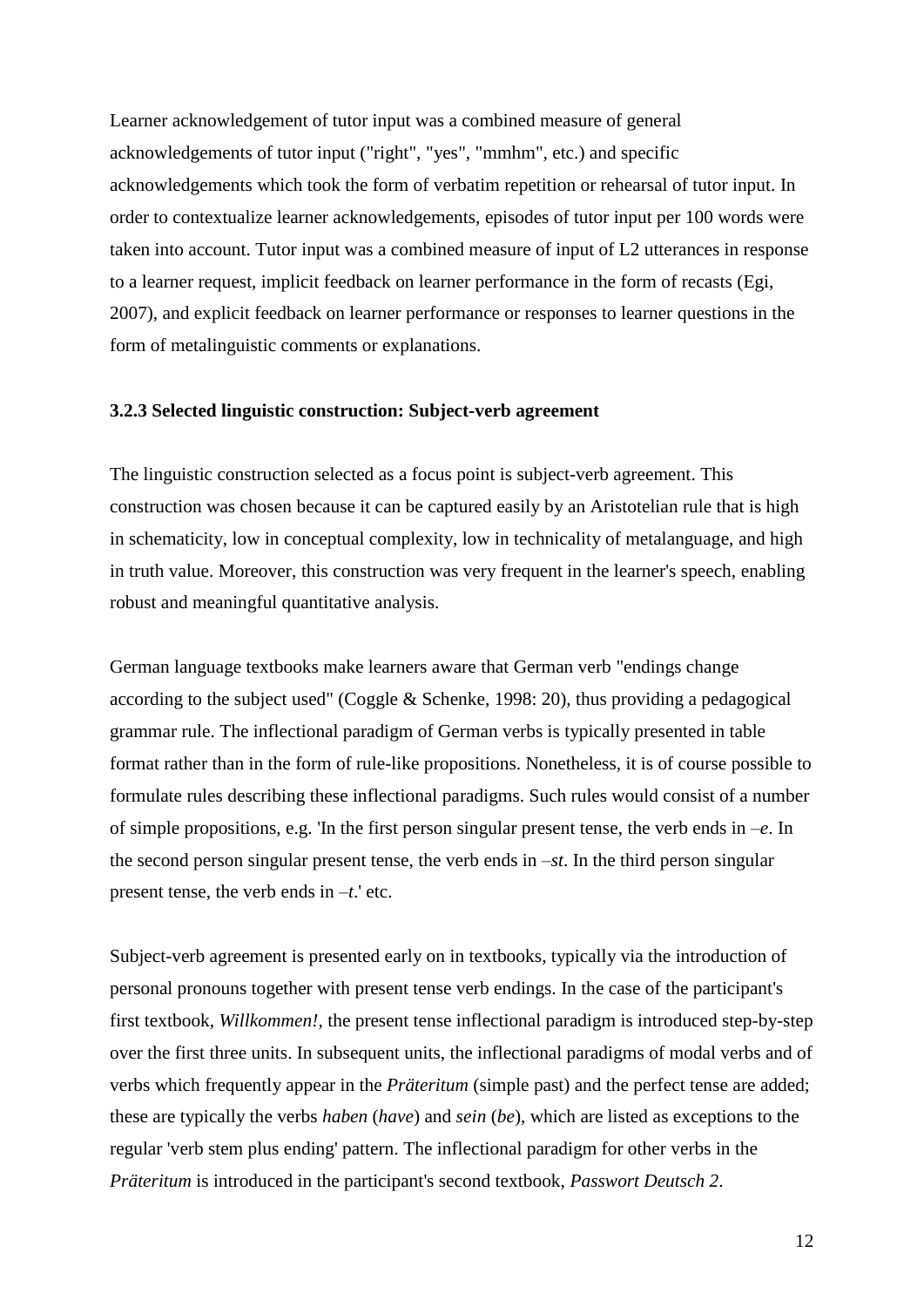The core rule that German verb endings change according to the subject used is high in schematicity since it applies to all verbs and all nominal and pronominal subjects, i.e. schematic constructions. It is low in conceptual complexity, since the learner needs to relate only two categories to each other, subject and verb. Technicality of metalanguage is likewise low because the only notions referred to are the basic concepts of subject and verb. Finally, the rule has very high truth value; subject-verb agreement is compulsory and there are no exceptions.

#### **3.2.4 Analysis procedures**

The data set was analyzed quantitatively using CLAN. Measures of the variables defined and operationalized above were obtained and entered into SPSS version 14.0 for statistical analysis. Moreover, selected episodes involving subject-verb agreement were analyzed qualitatively.

## **4. Results and discussion**

In order to answer research questions 1 and 2, non-parametric correlation coefficients (Spearman's rho) were calculated. Moreover, scatterplots for variables of interest were created and scrutinized with the aim of identifying any relationships which are not captured by bivariate correlations. To facilitate this, an interpolation line was superimposed and a Loess line was fitted to each scatterplot. The Loess line is based on a locally weighted polynomial regression and shows the underlying trend that is in evidence in the data set (Phil Scholfield, personal communication, 09/02/10).

## **RQ1: How does the learner's oral L2 proficiency develop over time in terms of accuracy, complexity, and fluency?**

This research question was addressed by considering measures of accuracy, complexity, and fluency in relation to time (data collection session). The correlation between global accuracy and time approached significance (rho=-0.26, p=0.05; recall that accuracy was operationalized as number of errors per 100 words, so the coefficient is negative). The interpolation line superimposed on the scatterplot in Figure 1 tracks H's development from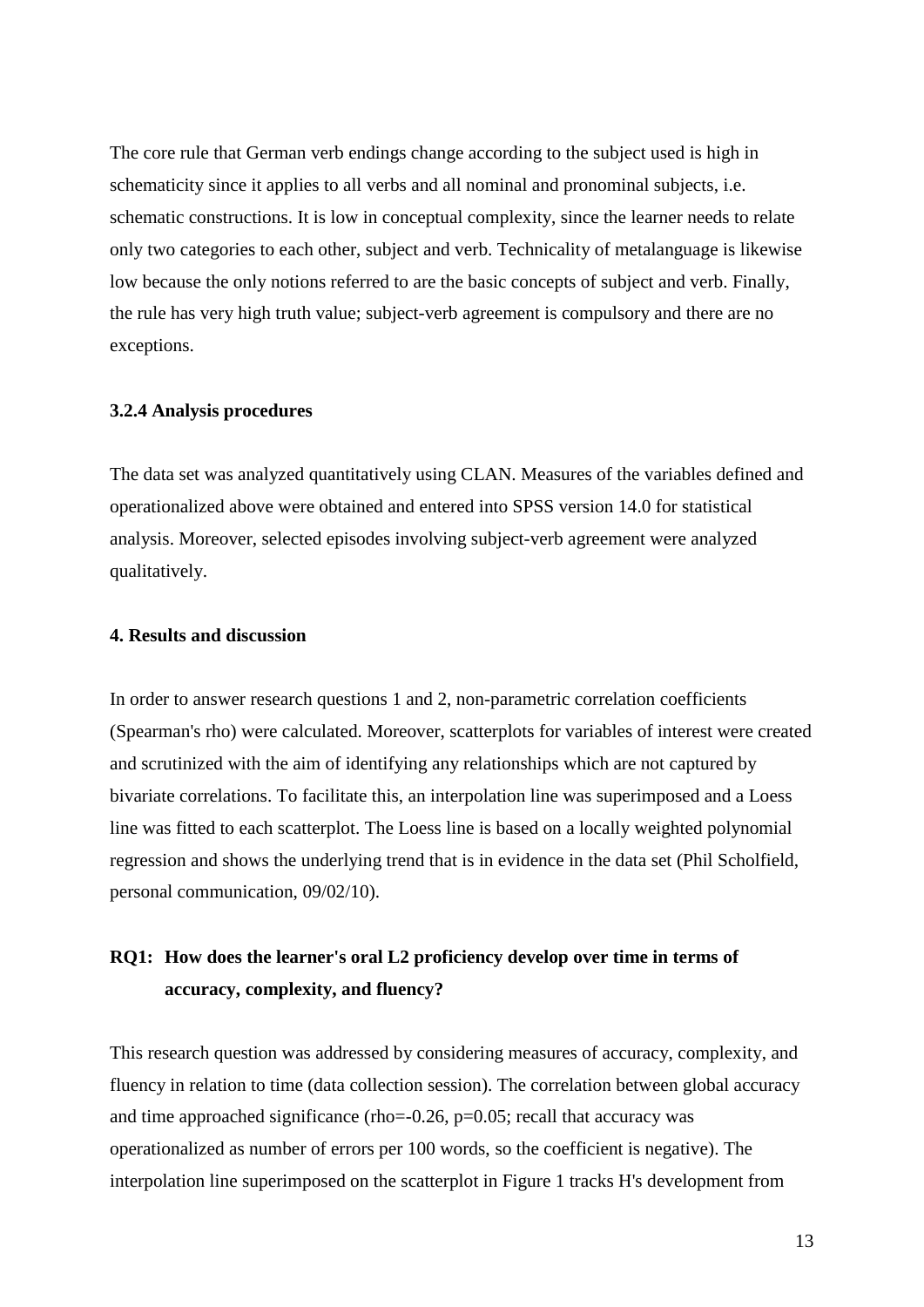session to session; clearly, there is considerable variation between data points. However, the Loess line which indicates the underlying trend in the data shows with equal clarity that the learner's error rate gradually decreases after an initial slight rise. This suggests that H's speech is slowly improving in terms of global accuracy.

Figure 1: Development of global accuracy over time



Calculations based on separate measures of lexical, morphosyntactic, and pragmatic accuracy yielded a weak significant correlation for morphosyntactic accuracy (rho=-0.34, p=0.01). Thus, H's speech improved slightly but significantly in morphosyntactic accuracy over time. There was no significant improvement or backsliding with regard to either lexical or pragmatic accuracy.

Measures of lexical and morphosyntactic complexity did not result in significant correlations either, indicating that H's speech did not show any significant improvement or backsliding in terms of complexity. Figures 2 and 3 suggest that there are trends in evidence, however.

Figure 2: Development of lexical complexity over time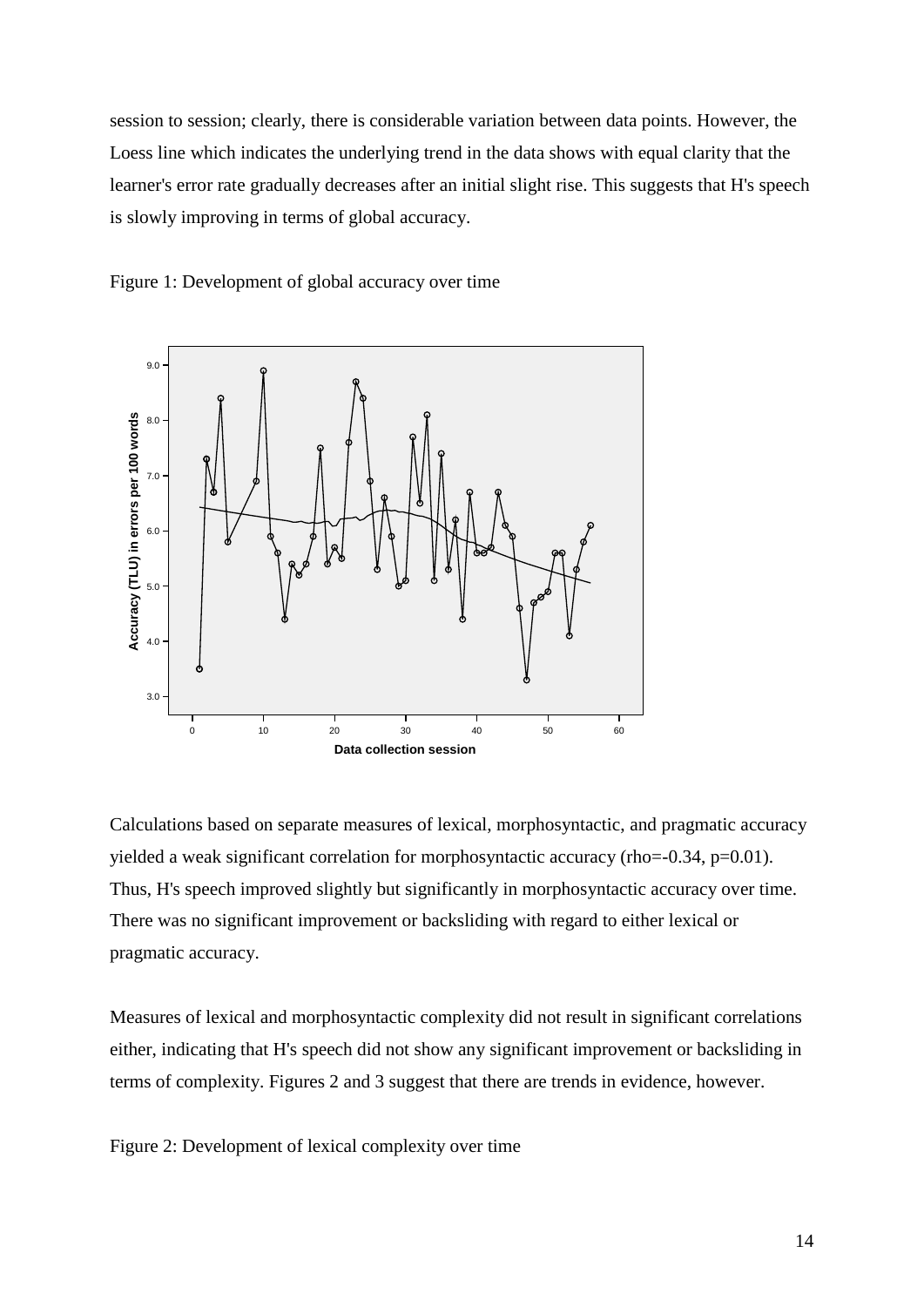

Figure 3: Development of morphosyntactic complexity over time



Apart from considerable variation between sessions as shown by the interpolation lines in both Figure 2 and Figure 3, the Loess line in Figure 2 implies that there was a decrease in lexical complexity after an initial period of very gradual increase. Two thirds into the data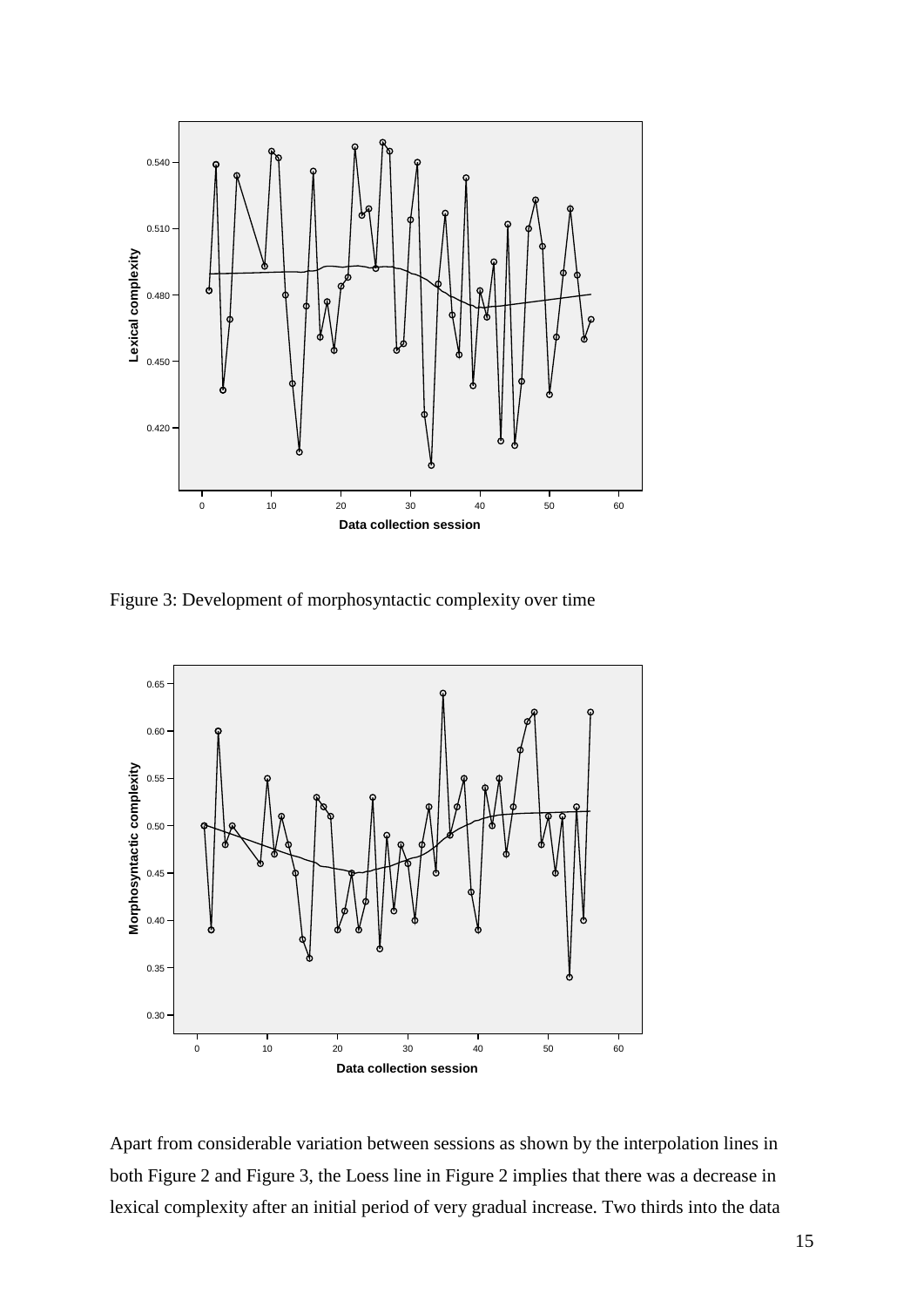collection period, the trend appears to change, with utterances becoming more lexically complex again. The Loess line in Figure 3 suggests that morphosyntactic complexity was on a downward trend until roughly halfway into the data collection period; there is a rising trend from then onwards.

The participant's fluency of speech as measured by L2 words spoken per minute of a recorded interaction increased significantly during the data collection period (rho= $0.67$ , p< $0.01$ ). The relationship is of quite considerable strength, suggesting that fluency as operationalized in the present study was the main factor accounting for H's development in oral L2 proficiency. Figure 4 illustrates the participant's progress.

Figure 4: Development of fluency over time



**RQ2: How does the learner's overt use of metalinguistic tools develop over time?**

This research question was addressed by considering measures of learner requests for input and learner acknowledgement of tutor input in relation to time.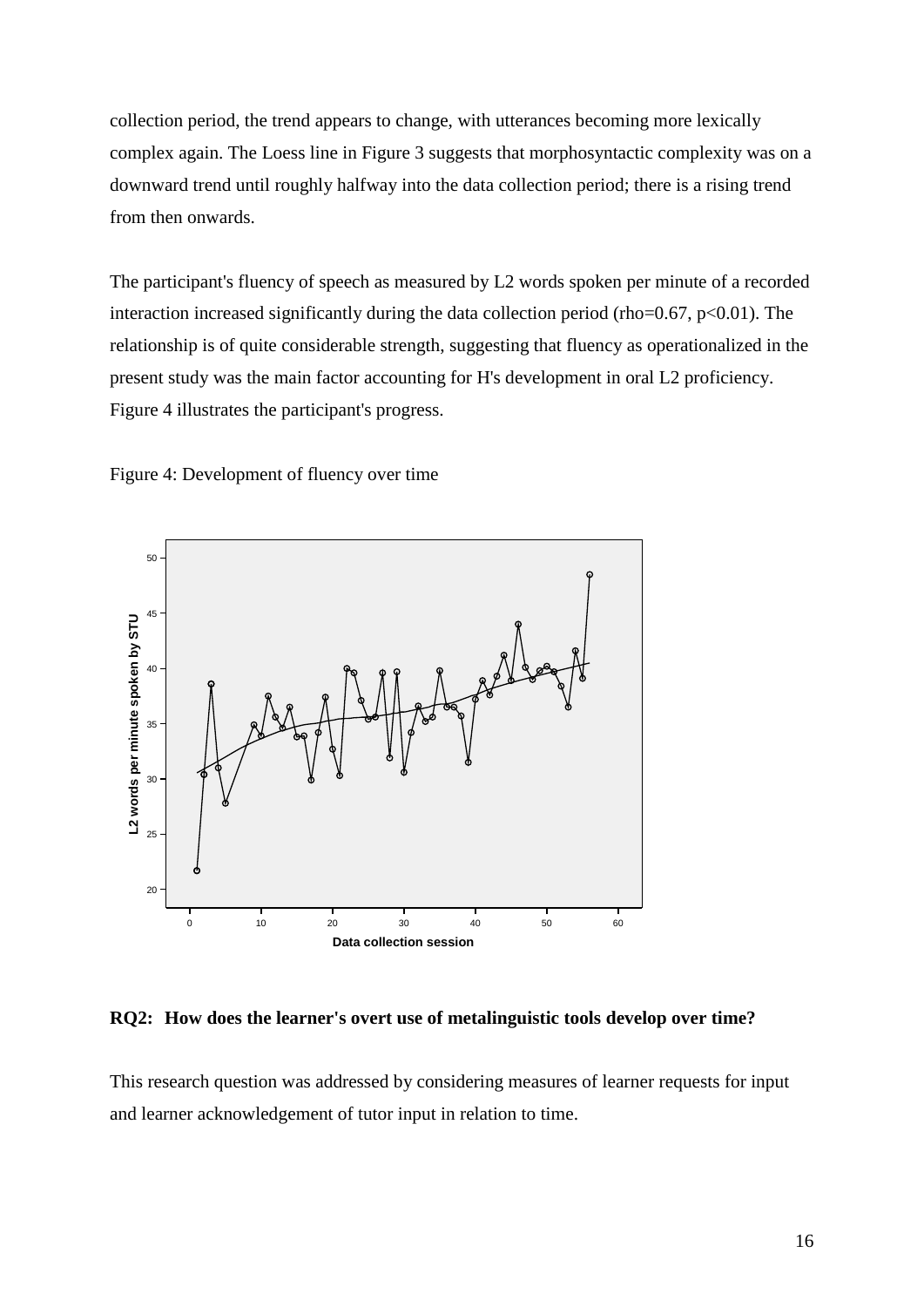The participant's requests for L2 input decrease significantly over time (rho= $-0.40$ , p $<0.01$ ); crucially, the number of requests for metalinguistic input does not decrease, however. While there is no significant correlation between number of requests for metalinguistic input and time, the Loess line in Figure 5 suggests a slight upward trend: Interestingly, the participant seems to very gradually request more metalinguistic input in the course of the data collection period.

Figure 5: Requests for metalinguistic input over time



Learner acknowledgement of tutor input cannot be interpreted meaningfully without measuring tutor input. Overall, tutor input decreased significantly over time (rho=-0.44, p<0.01); learner acknowledgement likewise decreased significantly over time (rho=-0.60, p<0.01). If the different types of tutor input are scrutinized individually, it becomes clear that the decrease is due to a reduction in L2 input (rho= $-0.50$ , p<0.01) and a more moderate reduction in recasts (rho= $-0.27$ , p< $0.05$ ). These results are consistent with learner development in terms of accuracy of speech and requests for tutor input. As H's global accuracy shows a trend for improvement and as his morphosyntactic accuracy improves significantly during the data collection period, it is not unexpected that the tutor will supply less corrective feedback in the form of recasts. Moreover, the number of H's requests for L2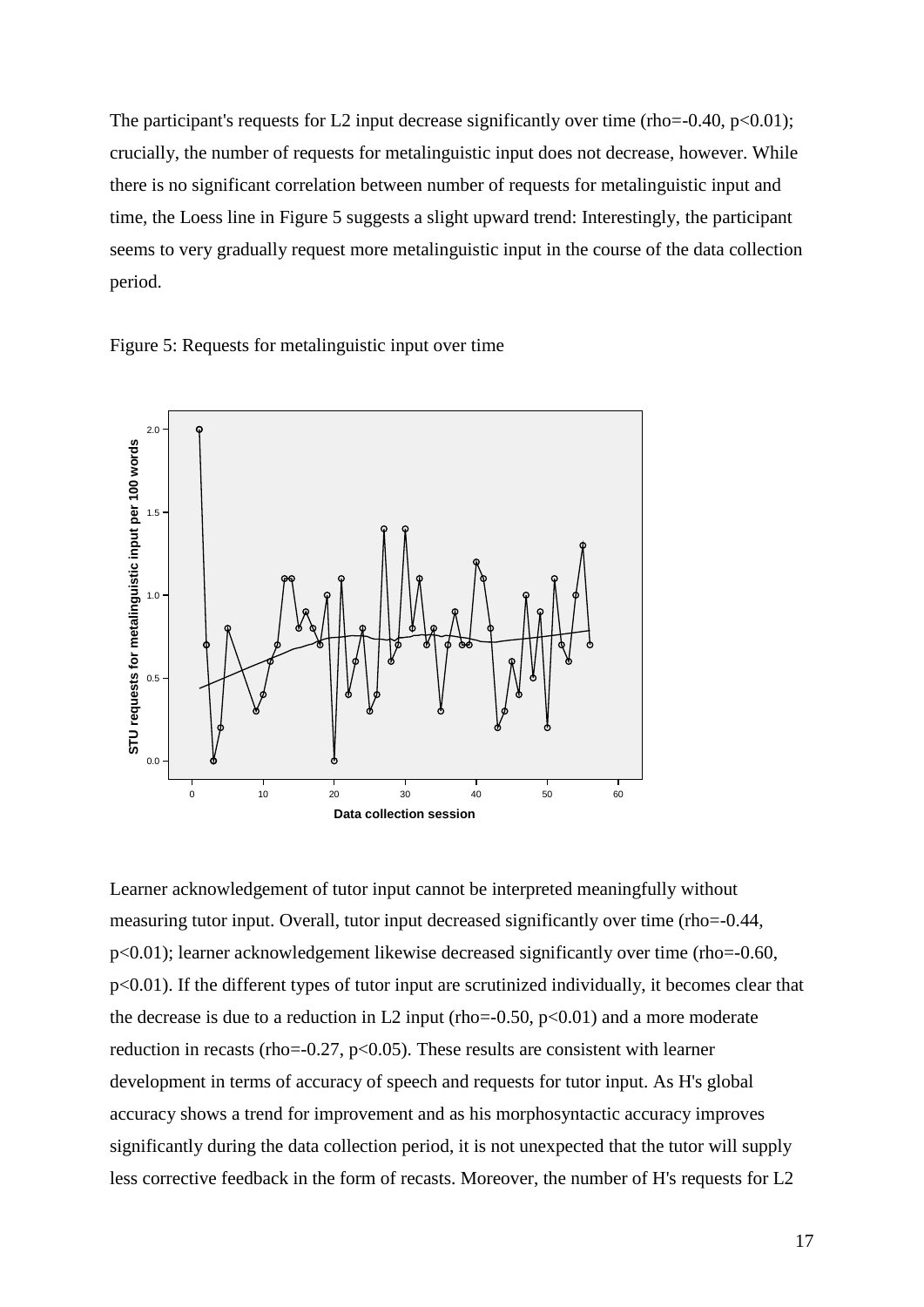input also decreases significantly, so less L2 input provided by the tutor is a plausible reaction.

It has also been noted that the number of learner requests for metalinguistic input does not change significantly over time, with the trend line indicating a slight increase. Accordingly, it does not come as a surprise that the quantity of metalinguistic input offered by the tutor does not change significantly either.

Acknowledgement of tutor input appears to be one of H's preferred metalinguistic tools. There is a strong correlation between overall tutor input and overall learner acknowledgement  $(rho=0.82, p<0.01)$ . If individual measures are considered separately, it becomes clear that the relationship remains significant for all three types of tutor input, i.e. L2 input (rho=0.60, p<0.01), metalinguistic input (rho=0.51, p<0.01), and recasts (rho=0.47, p<0.01).

## **RQ3: What is the relationship between measures of oral L2 proficiency and overt use of metalinguistic tools?**

In order to address research question 3, non-parametric correlation coefficients for measures of oral L2 proficiency and overt use of metalinguistic tools were calculated. With regard to measures of oral L2 proficiency, results show two significant relationships: There is a positive correlation of moderate strength between fluency and morphosyntactic complexity (rho=0.36, p<0.01) and a weak negative correlation between lexical and morphosyntactic complexity (rho=-0.29, p<0.05). The latter finding suggests an apparent trade-off between lexical and morphosyntactic complexity, i.e. one increases at the expense of the other. Apart from this, however, there seem to be no trade-off effects. In particular, it is noteworthy that there is no significant negative relationship between accuracy and either complexity or fluency. Most interestingly perhaps, fluency and morphosyntactic complexity are positively correlated, so the greater the learner's contribution to the L2 interaction, the greater the amount of subordination in his utterances and vice versa. In other words, fluency and morphosyntactic complexity grow together.

Two significant relationships between measures of oral L2 proficiency and overt use of metalinguistic tools were found. First, learner requests for L2 input correlate negatively with both fluency (rho=-0.36,  $p<0.01$ ) and morphosyntactic complexity (rho=-0.31,  $p<0.05$ ). These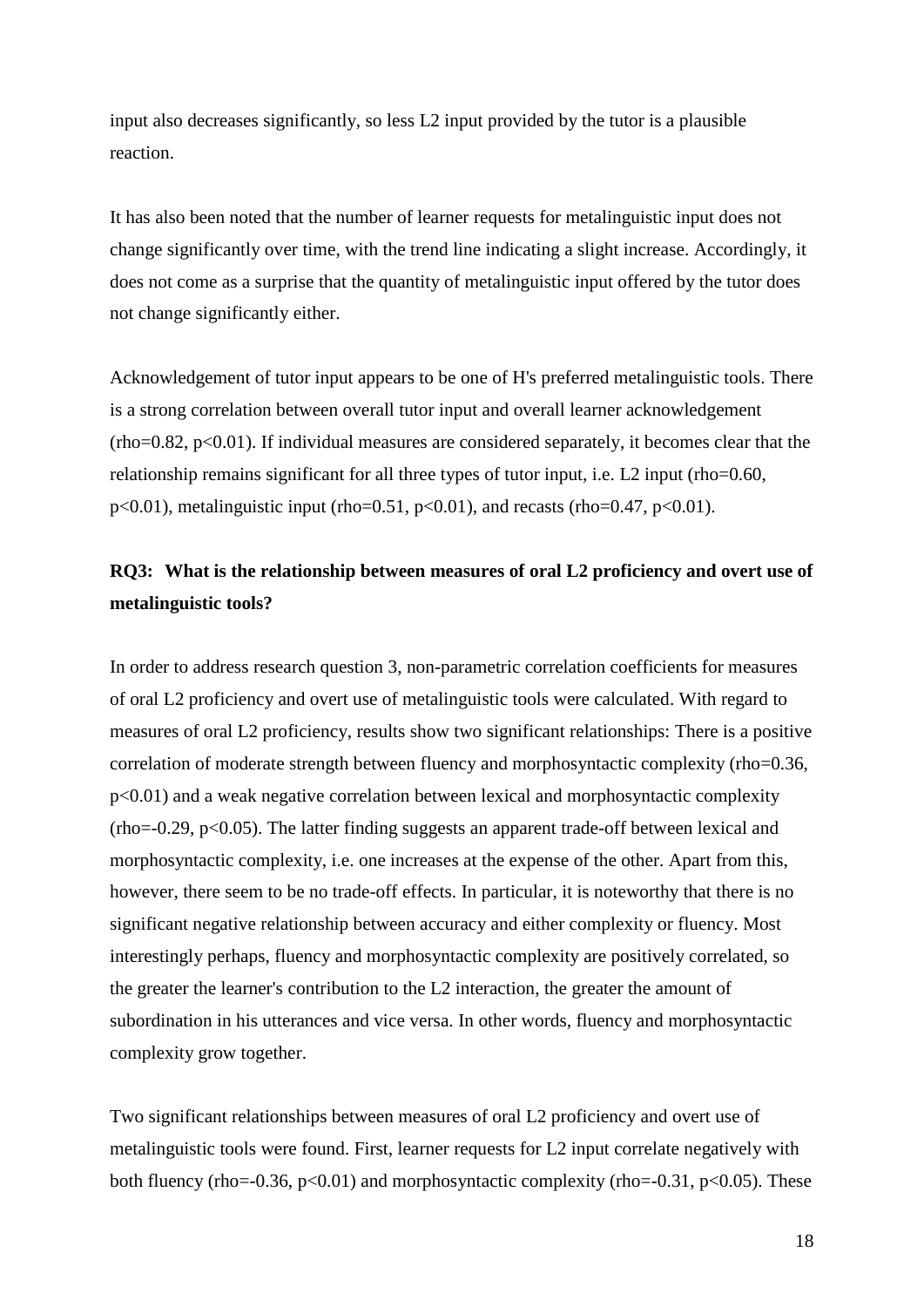correlations are admittedly weak, but nonetheless they seem to indicate that fewer requests for L<sub>2</sub> input were associated with greater fluency and greater morphosyntactic complexity in the learner's speech. Second, a significant, though moderate correlation between global accuracy and learner requests for metalinguistic input was revealed (rho= $-0.39$ , p< $0.01$ ). Put differently, as the number of requests for metalinguistic input increases, the overall number of errors decreases.

In order to ascertain whether these relationships could be explained simply by the fact that several of the variables involved were correlated with time (data collection session), partial correlations controlling for time were run. The results indicate that time was a factor in two cases: The negative correlation of learner requests for L2 input with fluency and morphosyntactic complexity and the negative correlation between lexical and morphosyntactic complexity arose because these variables changed with time. Conversely, the correlation between learner requests for metalinguistic input and global accuracy and the correlation between fluency and morphosyntactic complexity remained significant even when time was partialled out. Thus, only these two relationships are discussed further.

#### **4.1 Interim summary**

The results so far can now be summarized and interpreted with reference to the second of my initial two hypotheses. I hypothesized that a language learner's overall performance will be affected by reliance on explicit knowledge and learning. More specifically, I predicted that explicit knowledge and learning will be associated with increased accuracy and/or complexity of language on the one hand and decreased fluency on the other hand. The empirical findings partly confirm and partly disconfirm this hypothesis.

The participant used overt metalinguistic tools throughout the data collection period, including requests for L2 input, requests for metalinguistic input, and acknowledgement of tutor input. Thus, there is evidence of explicit knowledge and learning. Furthermore, the learner's use of metalinguistic tools changes over time. While requests for L2 input decrease significantly, acknowledgement of tutor input remains a preferred tool, as demonstrated by the strong positive correlation between measures of tutor input and measures of learner acknowledgement. In addition, there is a trend towards a slight increase in requests for metalinguistic input.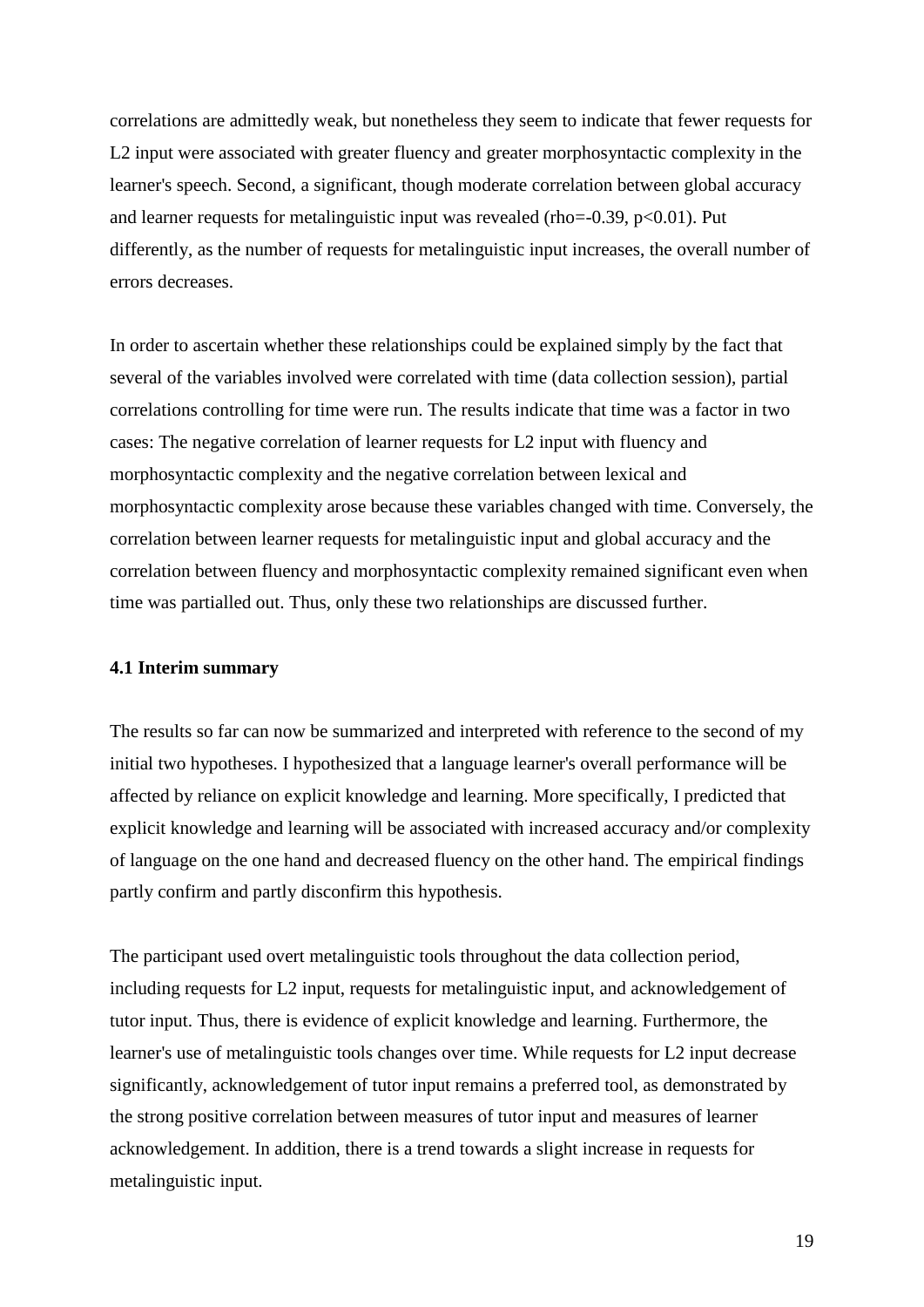My prediction that explicit knowledge and learning will be associated with increased accuracy and/or complexity was borne out with regard to accuracy. A significant correlation of moderate strength between number of requests for metalinguistic input and global accuracy was identified, indicating that error rates fell with increasing use of a metalinguistic tool.

Conversely, the prediction that there would be a trade-off between accuracy and/or complexity on the one hand and fluency on the other hand was not borne out. Over time, the participant improved significantly in terms of both fluency and morphosyntactic accuracy; moreover, global accuracy showed an upward trend. What is more, fluency and morphosyntactic complexity were significantly correlated, indicating not only the absence of a trade-off effect, but a mutually supportive association: Greater fluency and greater morphosyntactic complexity went hand in hand.

Taken together, the findings suggest that the participant may be on the way to an overall more fluent and at the same time more controlled performance. Importantly, the learner generally appears to benefit from explicit knowledge and learning, with little trade-off in evidence.

# **RQ4: How does the learner's accuracy develop over time with regard to a selected linguistic construction which can be captured by a rule that is high in schematicity, low in conceptual complexity, low in technicality of metalanguage, and high in truth value?**

The linguistic construction selected as a focus point is subject-verb agreement. As argued above, the core pedagogical grammar rule capturing this construction is highly schematic, low in conceptual complexity and technicality of metalanguage, and high in truth value. According to the first of my two hypotheses put forward above, subject-verb agreement represents the kind of linguistic construction that should be particularly amenable to being learned explicitly.

As the use of subjects and verbs is obligatory in German sentences, subject-verb agreement is ubiquitous. Unsurprisingly, the construction is likewise very frequent in the participant's speech, with a total of 2,572 occurrences in the corpus. At 2.2%, the mean error rate for this construction is low  $3$ ; it ranges from 0 to 8.5%.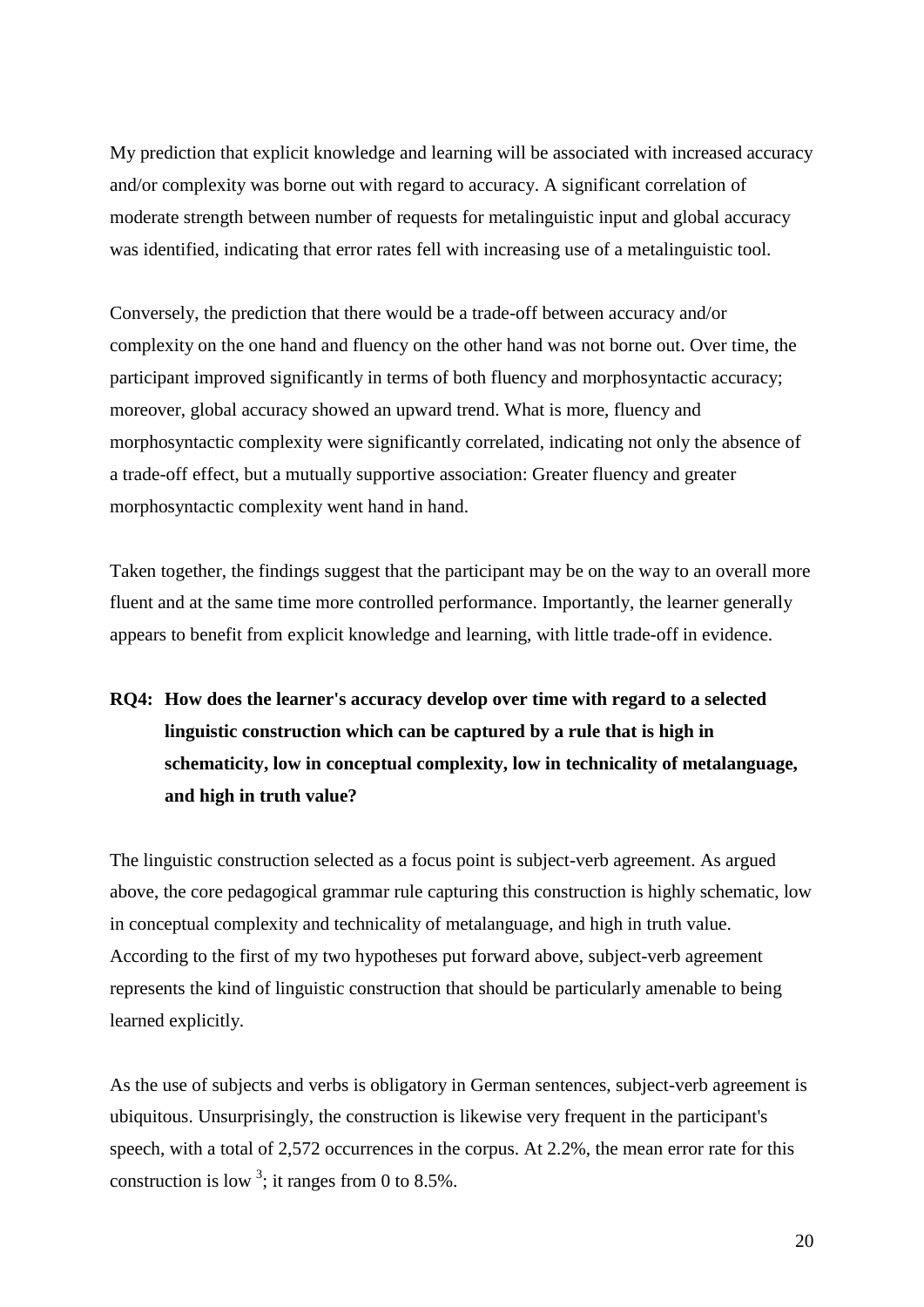The learner requests metalinguistic input relating to subject-verb agreement in only four of the 56 sessions; unsurprisingly, there is no significant relationship between his error rate and requests for input. Nonetheless, there is other evidence of explicit learning opportunities in connection with subject-verb agreement: the tutor provides fairly consistent feedback on H's performance, resulting in a significant positive correlation of medium strength between error rate and tutor input (rho=0.55,  $p<0.01$ ). What is more, the participant almost always acknowledges tutor input with regard to this linguistic construction (rho=0.87,  $p<0.01$ ).

Regarding the development of H's accuracy on subject-verb agreement, correlational analysis shows that there is no significant improvement or backsliding over time. Perhaps this is not entirely surprising; accuracy was high from the start, so there is arguably little room for improvement. The developmental trend is shown in Figure 6.





The Loess line in Figure 6 indicates a steady downward trend in terms of errors for a substantial period of time; towards the end of the data collection period, the trend appears to reverse, showing a gradual rise in error rate. This suggests that although the participant's use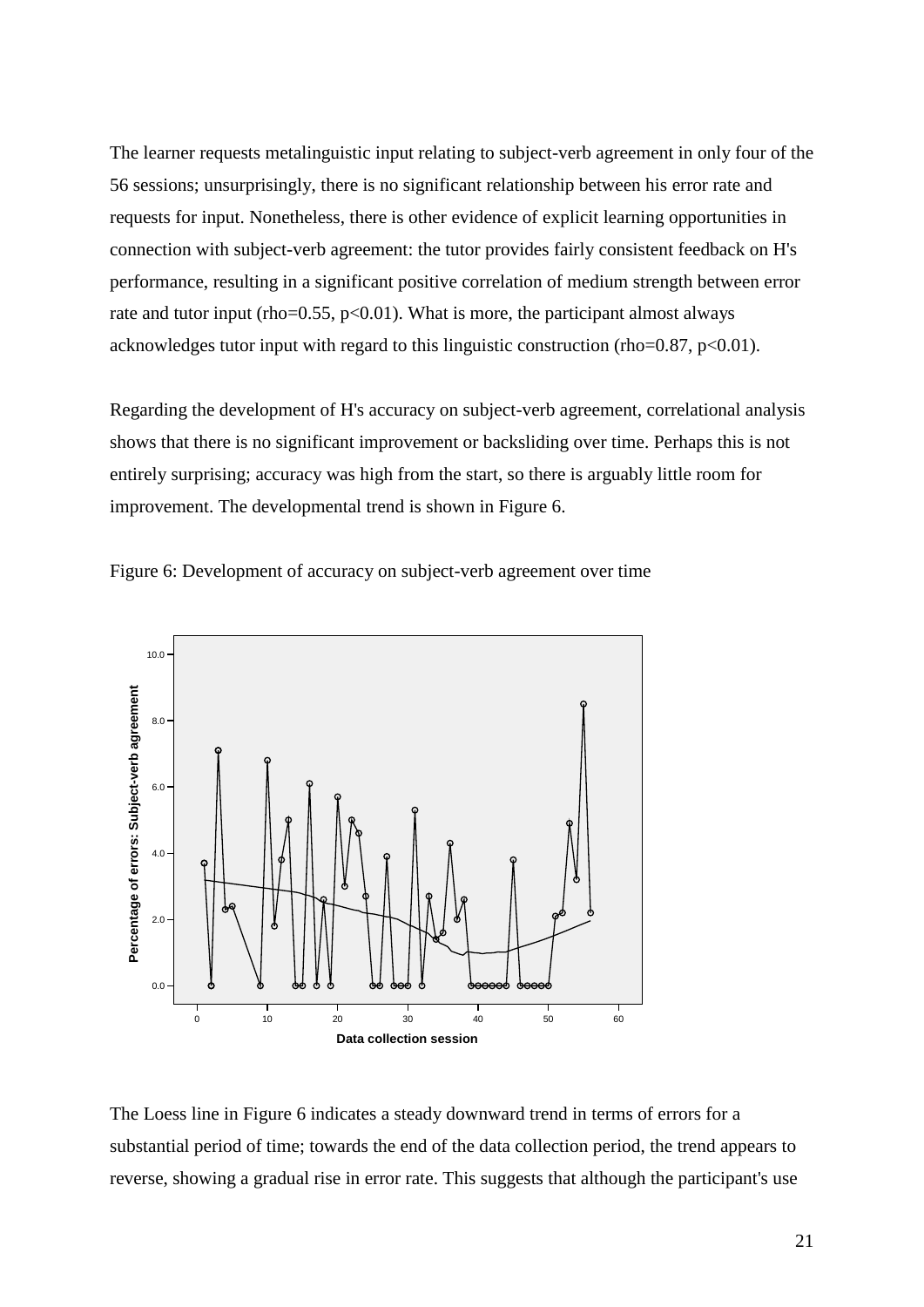of subject-verb agreement is often highly accurate, it is not perfect and, more interestingly perhaps, it is not stable (yet). Whilst the generally favourable properties of the core pedagogical grammar rule describing subject-verb agreement can help explain high levels of accuracy achieved through explicit learning, they cannot easily explain the observable fluctuation in the participant's performance. Therefore, it appears that there are other factors at play. In what follows, a qualitative analysis aimed at identifying these factors is presented. In summary, the qualitative analysis shows that a range of variables renders accurate use of subject-verb agreement more challenging than anticipated.

Scrutiny of instances of inaccurate subject-verb agreement suggests that H's errors fall into three main categories. The first group accounts for around 35% of all subject-verb agreement errors and comprises mistakes with nominal or pronominal subjects in the third person. Some of the errors in this category may be attributable to inappropriate transfer from the L1, e.g. in the case of collective nouns that behave differently from English cognates (*Familie* = singular; *family* = singular or plural); other errors may be attributable to the fact that the forms of the nouns involved are the same in the singular and the plural, e.g. *Fahrer* (*driver/drivers*), *Gebäude* (*building/buildings*), or *Schuppen* (*shed/sheds*). Moreover, indefinite pronouns seem to be problematic, e.g. *alle* (*all*), *beide* (*both*), or *einige* (*some, several*). Finally, it is noteworthy that the verbs most frequently appearing in this category are *sein* (*be*) and *haben* (*have*), both of which, though highly frequent, are listed as exceptions with irregular inflectional paradigms in H's textbooks.

The second group accounts for another 35% of all subject-verb agreement errors and comprises mistakes with pronominal subjects and verbs in the *Präteritum* (simple past). The inflectional paradigm of verbs in the *Präteritum* is slightly less transparent than in the present tense, which may be a possible source of errors. For instance, verbs in the first and third person singular have the same ending in the *Präteritum*, whilst they are clearly distinguished in the present tense.

The third group accounts for about 20% of all subject-verb agreement errors; it exclusively consists of errors involving the verb *gefallen* (*be pleasing to*). Before discussing this category in detail, it is worth noting that the remaining small percentage of errors comprises mistakes involving perfect tense verbs. These mistakes are rare and counterbalanced by literally hundreds of instances of correct usage. Their common characteristic seems to be their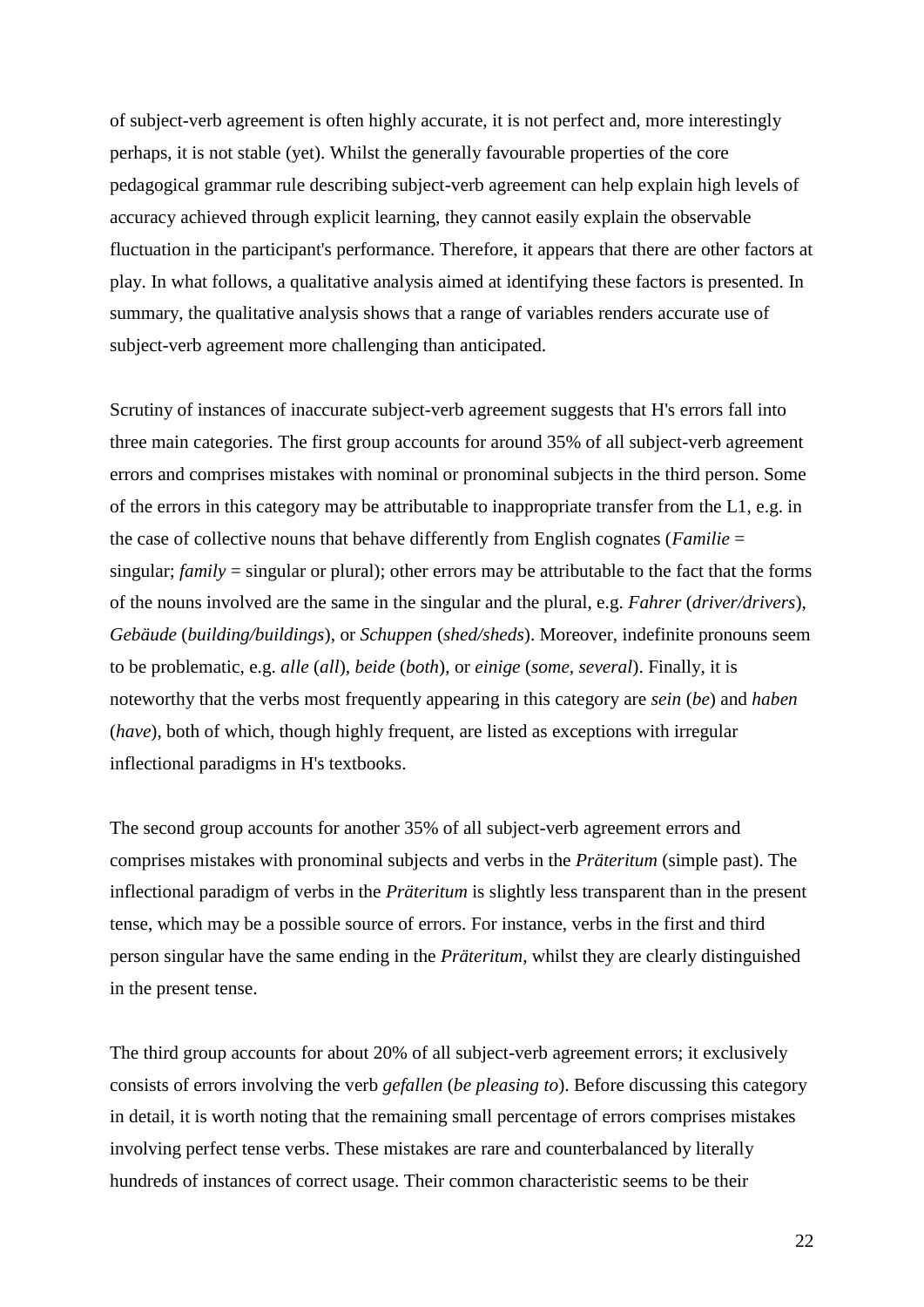appearance in linguistic contexts which are particularly challenging for the participant, lexically, syntactically, or both, as exemplified in (1) and (2). <sup>4</sup>

(1)

| (1)    |                                                                                                  |  |  |  |
|--------|--------------------------------------------------------------------------------------------------|--|--|--|
| STU:   | Die [//] der Spaziergang [pause]. I'm sorry, I can't think of the words.                         |  |  |  |
| Gloss: | The walk.                                                                                        |  |  |  |
| STU:   | Mach [//] macht durch zwei anderen Dorf.                                                         |  |  |  |
| Gloss: | Makes through two other village.                                                                 |  |  |  |
| TEA:   | Ja, der Spaziergang war ein Rundgang durch drei Dörfer, ja? Also M. und noch zwei andere Dörfer. |  |  |  |
| Gloss: | Yes, the walk was a circular walk through three villages, right? M. and two other villages.      |  |  |  |
| STU:   | Ja.                                                                                              |  |  |  |
| TEA:   | Also der Spaziergang ging durch drei Dörfer.                                                     |  |  |  |
| Gloss: | So the walk went through three villages.                                                         |  |  |  |
| STU:   | Okay.                                                                                            |  |  |  |
| TEA:   | Ja.                                                                                              |  |  |  |
| STU:   | So bald hat wir nach nächste [//] nächstes Dorf gekommen.                                        |  |  |  |
| Gloss: | So soon we came to the next village.                                                             |  |  |  |
| TEA:   | Ja, bald sind wir zum nächsten Dorf gekommen.                                                    |  |  |  |
| Gloss: | Yes, soon we came to the next village.                                                           |  |  |  |
| STU:   | Can you say that again?                                                                          |  |  |  |
| TEA:   | Bald sind wir zum nächsten Dorf gekommen.                                                        |  |  |  |
| STU:   | Bald sind wir zum nächsten Dorf gekommen. (Session 22)                                           |  |  |  |
|        |                                                                                                  |  |  |  |
|        |                                                                                                  |  |  |  |

(2)

STU: Ich [/] ich wollte noch [/] noch eine Paar Schuhe. **Die gleiche, das [//] die ich letztes Mal gekauft hat.** Gloss: I wanted another pair of shoes. The same ones that I bought last time. TEA: Habe. STU: Habe. (Session 55)

In (1), it is clear that the participant is struggling to express intended meanings in the L2. After hesitating, stating that he does not have the means to say what he would like to say, and then making an unsuccessful attempt, the tutor provides L2 input. The participant then takes up the thread of the narrative, producing the utterance in bold. The tutor recasts the inaccurate sentence, correcting several errors simultaneously, including subject-verb agreement. The participant asks the tutor to repeat the recast and subsequently rehearses it accurately.

With regard to the targeted utterance shown in bold, H's self-correction indicates that he was monitoring the use of adjectival inflection which depends on number, gender, and case of the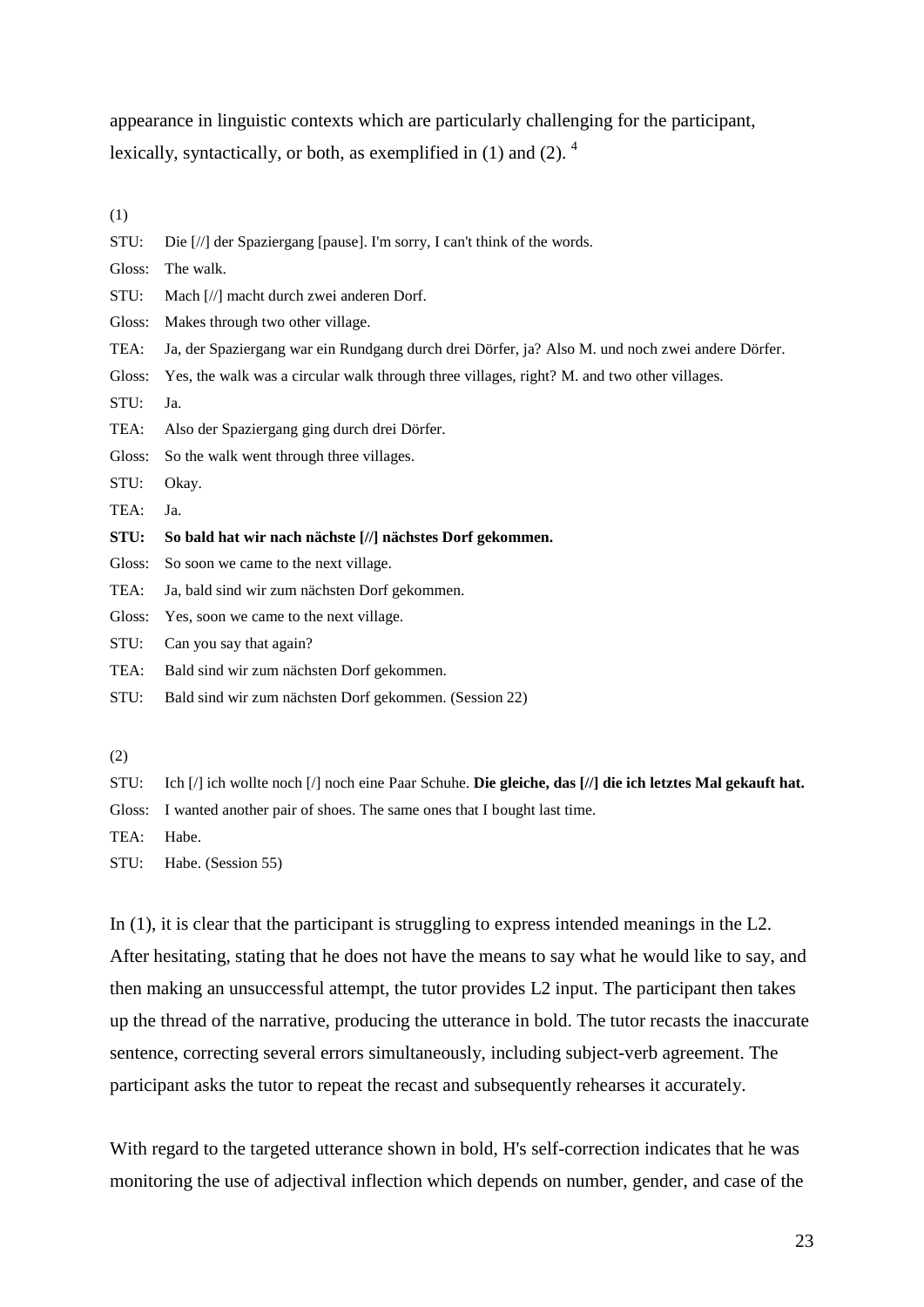noun that is being qualified. The gender of the noun *Dorf* (*village*) is neuter, so the selfcorrected inflection *nächstes* (*next*) is closer to the target than the original form of the adjective (*nächste*), but the learner fails to take dative case into account, which would yield the correct form *nächsten*. Furthermore, *nach* (*to*) is the incorrect preposition, since it is only used with proper names of geographical locations; *zu* (*to*) is required for locations such as *Dorf* (*village*). In addition, the verb *kommen* (*come*) requires the auxiliary *sein* (*be*) in the perfect tense rather than *haben* (*have*). Finally, subject and verb are correctly inverted; if a sentence begins with an adverbial such as *bald* (*soon*), the finite verb appears in second position and the subject is moved to third position.

The last four sentences in the preceding paragraph recite pedagogical grammar rules which H had encountered in his textbooks and his classes. Thus, together with subject-verb agreement, no fewer than five rules would have to be retrieved and applied in order to formulate the targeted utterance accurately with the help of explicit knowledge. In addition, the correct lexical items had to be called up as well. All in all, this represents a considerable cognitive load – too great a load in this case, as the relatively large number of errors and the participant's deliberate repetition of the tutor's recast indicate.

In (2), H constructs a relative clause. This structure was introduced fairly late in the learner's third textbook *Passwort Deutsch 3* and is correspondingly infrequent in the participant's speech as recorded in the corpus. The pedagogical grammar rule pertaining to relative clauses is conceptually far more complex than the rule covering subject-verb agreement, with a number of categories and relations between categories to be taken into account. The rule in H's textbook states that the relative pronoun has the same gender as the noun in the main clause, while the case of the relative pronoun is determined by the verb and/or preposition in the relative clause (translated from Albrecht et al., 2002: 67). As H's self-correction indicates, it is likely that the participant tried to draw on this conceptually complex metalinguistic description when constructing the relative clause in the targeted sentence. At the same time, explicit monitoring of subject-verb agreement was neglected, resulting in the inaccurate production of *hat* as opposed to the correct form *habe*.

In summary, it seems that in challenging linguistic contexts as exemplified in (1) and (2), successful explicit processing is not always possible. Online processing of a large number of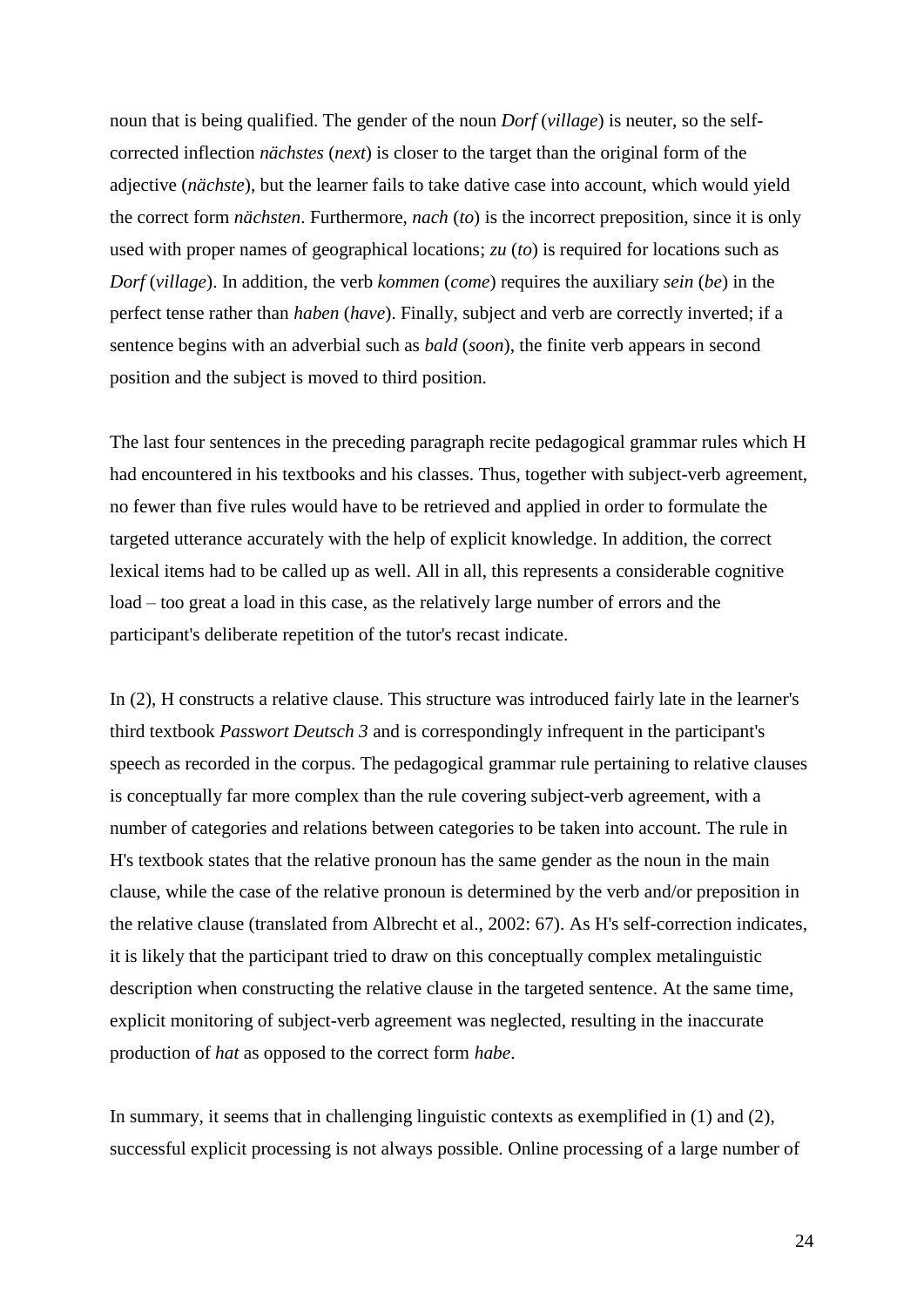pedagogical grammar rules and/or of a conceptually complex rule can constitute too great a cognitive load.

The final group of subject-verb agreement errors comprises mistakes involving the verb *gefallen* (*be pleasing to*). As *gefallen* constructions alone account for about 20% of all subject-verb agreement errors, they arguably merit more detailed consideration, both with regard to incorrect and correct patterns of usage. Scrutiny of errors with *gefallen* suggests that the source of difficulty may be found outside what is covered by the core pedagogical grammar rule describing subject-verb agreement. In fact, all errors display the same pattern: A subject in the third person plural is combined with a verb marked for the third person singular, as exemplified in (3) and (4).

(3)

| STU: Nein, die Schuhe gefällt mir nicht.                    |
|-------------------------------------------------------------|
| Gloss: But unfortunately you didn't find any shoes for you? |
| TEA: Aber leider hast du keine Schuhe gefunden für dich?    |

Gloss: No, I don't like the shoes. (Literally: No, the shoes is not pleasing to me.) (Session 5)

(4)

STU: Ich habe zwei Paar Hosen anprobiert.

Gloss: I tried on two pairs of trousers.

TEA: Mmhm.

STU: **Aber die gefällt mir nicht.**

Gloss: But I don't like them. (Literally: But they is not pleasing to me.) (Session 33)

Differences between L1 and L2 might be a potential source of difficulty surrounding subjectverb agreement in the *gefallen* construction and others like it. The constructional schema in L2 is SUBJECT-*gefallen*-DATIVE OBJECT(-NEGATION). Conversely, the most common L1 translation equivalent is the constructional schema SUBJECT(-NEGATION)-*like*-DIRECT OBJECT. In the English construction, the human agent is in subject position; in the corresponding German construction, however, the human agent is in object position whereas the entity that is pleasing to the human agent is in subject position. This contrast in the two constructional schemas could have role to play: Instead of inflecting the verb in accordance with person and number of the subject, H's errors in (3) and (4) are consistent with inflection according to the number, though not the person, of the human agent in object position.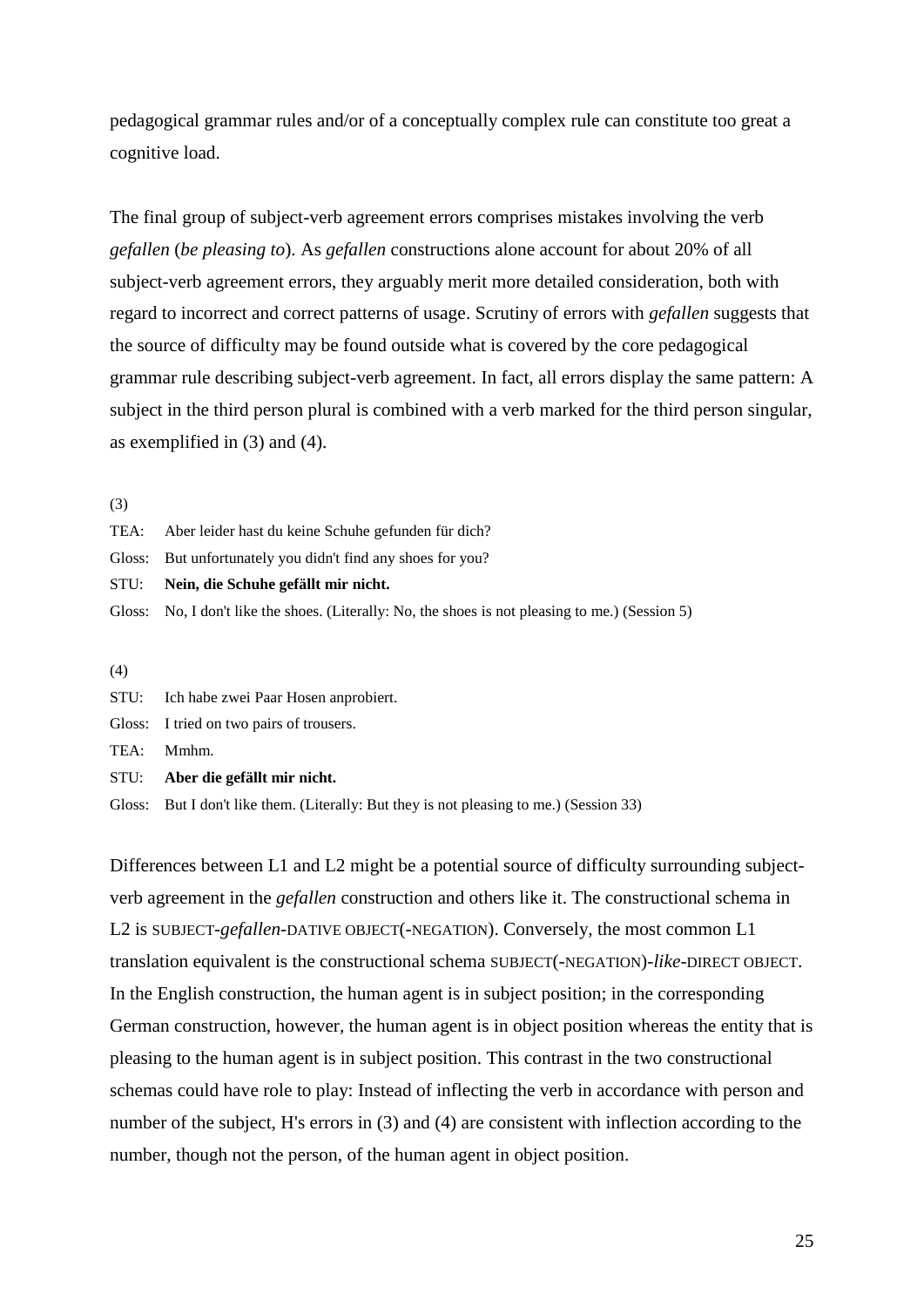Whilst this explanation is plausible, further analysis indicates that L1-L2 contrast is probably not the main factor impacting on the participant's performance. Instead, H's developing use of the *gefallen* construction in the course of the data collection period suggests that exemplarbased, bottom-up learning rather than explicit, top-down learning may be the key explanatory variable in this case. As detailed in what follows, the participant seems to have acquired the item-based schema X *gefällt mir (nicht)* (X *is (not) pleasing to me*) first. From this, X *gefällt*  Y *(nicht)* (X *is (not) pleasing to* Y) is quickly abstracted. Then a second item-based schema for past reference is acquired, that is, X *hat* Y *(nicht) gefallen* (X *was (not) pleasing to* Y). The fact that these item-based schemas are structured around singular verbs means that subject-verb agreement errors occur whenever the subject is in the plural.

The first step in H's developmental sequence is illustrated in (5) and (6).

(5)

|           | TEA: Es war sehr scharf.                           |
|-----------|----------------------------------------------------|
|           | Gloss: It was very spicy.                          |
|           | STU: Sehr scharf, mmhm. Es gefällt mir, aber n     |
|           | Gloss: Very spicy, mmhm. I like it, but you don't? |
| TEA: Dir. |                                                    |

STU: Dir. (Session 27)

(6)

| TEA: Und denkst du, dass das eine gute Überraschung war für S., eine gelungene Überraschung? |  |  |  |  |
|----------------------------------------------------------------------------------------------|--|--|--|--|
|                                                                                              |  |  |  |  |
|                                                                                              |  |  |  |  |
|                                                                                              |  |  |  |  |

mir, aber nicht dir [//] dich?

Gloss: And do you think it was a good surprise for S., a welcome surprise?

TEA: Oder denkst du <er war ein bisschen> [///] ja, er war nicht so begeistert?

Gloss: Or do you think he was a bit, well, that he wasn't so enthusiastic about it?

STU: **Nein, ich [/] ich denke, dass es [/] es gefällt ihm.**

Gloss: No, I think he likes it. (Session 28)

Excerpts (5) and (6) exemplify instances of use of the *gefallen* construction initiated by the participant, i.e. there was no prior input or modelling from the tutor. Both instances are representative of correct subject-verb agreement, with both the subject and the verb in the third person singular. Note that H uses the schema X *gefällt mir (nicht)*, with the more abstract schema X *gefällt* Y *(nicht)* emerging. In both (5) and (6), the perfect tense would have been required, but the participant's apparent reliance on a schema based around the present tense verb form *gefällt* does not yet allow for use of the appropriate tense. In (6), moreover, the finite verb should appear at the end of the subordinate clause (*dass es ihm*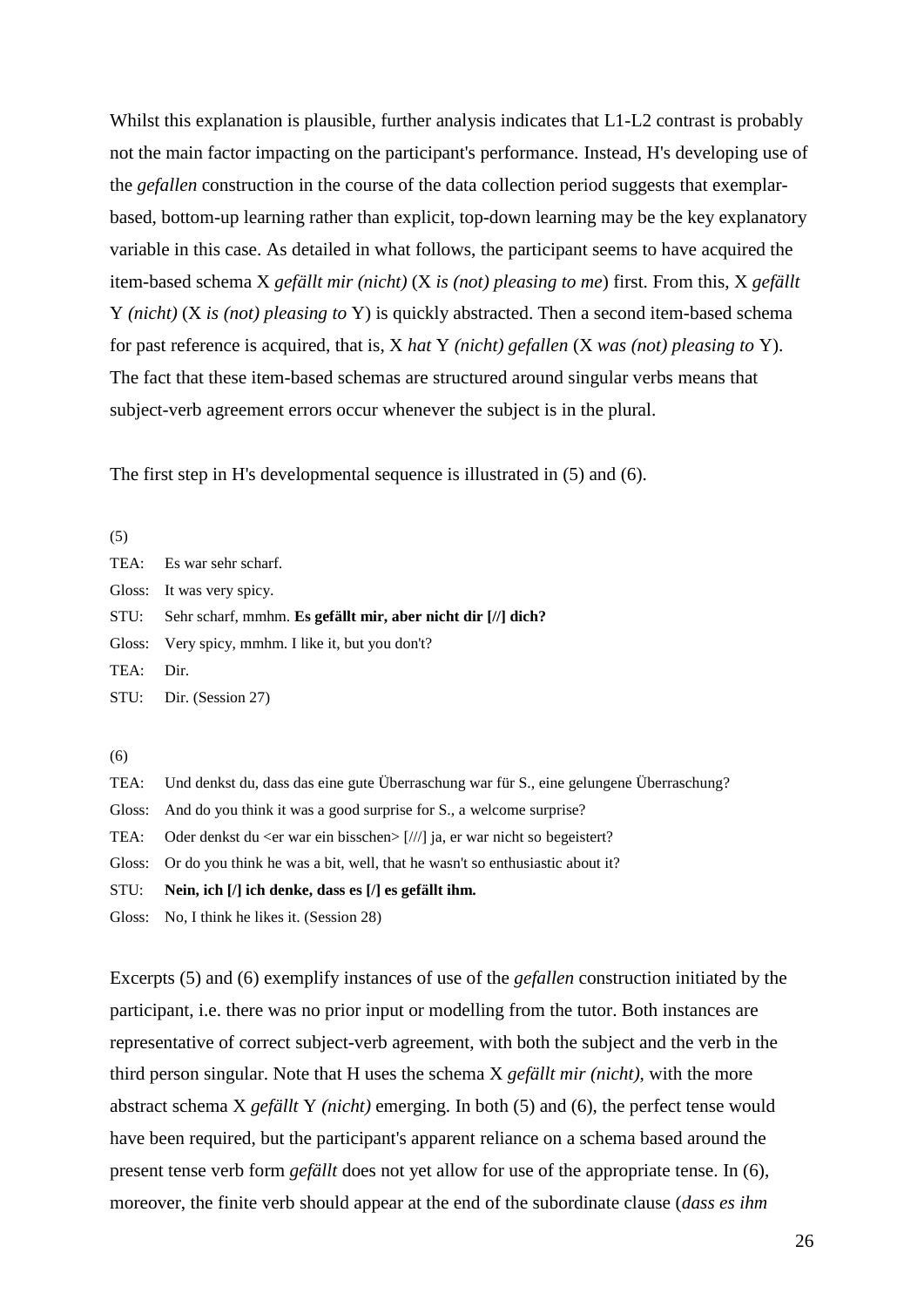*gefällt*). Apart from application of a pedagogical grammar rule, such compliance with conventional word order would require a wholly abstract constructional schema, however. The item-based schema X *gefällt* Y *(nicht)* cannot accommodate changes in word order; accordingly, the finite verb remains in second position.

The item-based schema for *gefallen* constructions with past reference is used from session 21 onwards. Excerpt (7) shows the participant's first unprompted use of the construction; excerpt (8) exemplifies a later occurrence.

| (1)        |                                                                                              |
|------------|----------------------------------------------------------------------------------------------|
|            | TEA: Ja, es gab nur drei Filme, nicht?                                                       |
|            | Gloss: Yes, there were only three films, weren't there?                                      |
| $(\ldots)$ |                                                                                              |
|            | STU: Ja, die [/] die hat uns nicht gefallen.                                                 |
|            | Gloss: Yes, we didn't like them. (Literally: Yes, they was not pleasing to us.) (Session 21) |

(8)

 $(7)$ 

|          | STU: Die Kneipe heißt H.                   |
|----------|--------------------------------------------|
|          | Gloss: The pub is called H.                |
| TEA: Ja. |                                            |
|          | STU: Aber sie hat uns nicht gefallen.      |
|          | Gloss: But we didn't like it. (Session 45) |

In (8), the subject is in the singular, so the singular verb is appropriate and no subject-verb agreement error occurs. In (7), however, subject and verb do not agree, with the previously identified error pattern of third person plural subject plus third person singular verb in evidence, as illustrated in (3) and (4) above. All other subject-verb agreement errors occurring in the *gefallen* construction with past reference display the same pattern. At the same time, the object seems to have as little impact on the verb form as the subject: The plural object *uns* (*to us*) in (7) and (8) does not prompt any change in verb inflection. This circumstance weakens the argument that L1-L2 contrast may be responsible for subject-verb agreement errors with the *gefallen* construction. It is, however, fully consonant with the use of an item-based schema of the form X *hat* Y *(nicht) gefallen*.

Up to now, the discussion of the *gefallen* construction has focused on instances of use which were initiated by the participant himself. Scrutiny of H's use of the *gefallen* construction in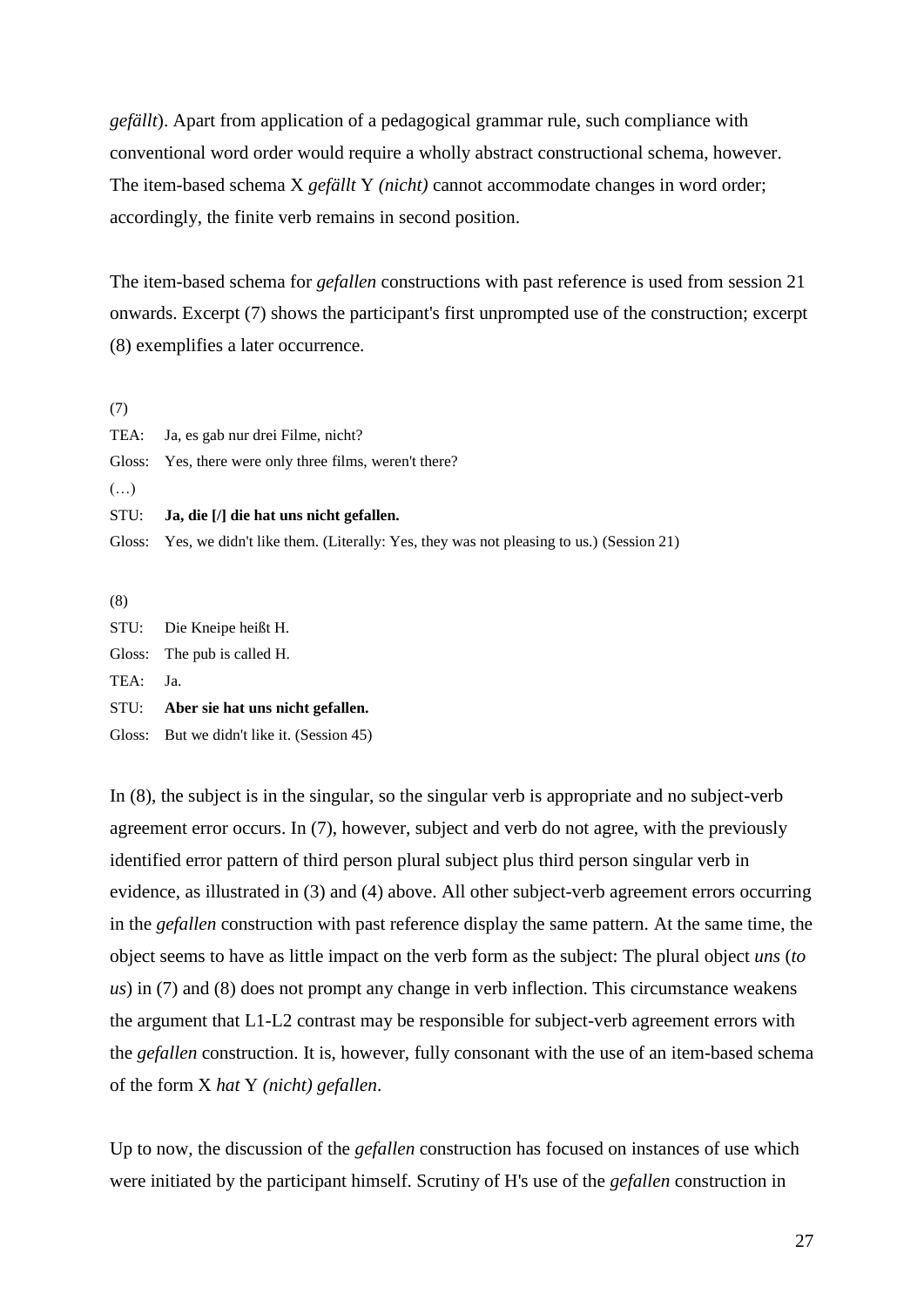tutor-initiated discourse provides further corroborating evidence for the argument of exemplar-driven learning resulting in the use of item-based schemas. Table 1 displays the participant's responses to direct tutor questions regarding his likes or dislikes of certain attitude objects.

| TEA                            | <b>STU</b>                                                                                                     | <b>Item-based schema</b>   | <b>Session</b> |
|--------------------------------|----------------------------------------------------------------------------------------------------------------|----------------------------|----------------|
| Hat es dir gefallen?           | Ja, es gefällt mir.                                                                                            | X gefällt mir (nicht)      | 1              |
| Hat es dir geschmeckt?         | Ja, es gefällt mir.                                                                                            | "                          | 5              |
| Hat dir der Film gefallen?     | Ja, es [//] er gefällt mir.                                                                                    | $^{\prime\prime}$          | 10             |
| Hat es dir gefallen?           | Ja, es gefällt mir.                                                                                            | $\mathbf{H}$               | 14             |
| Das hat dir nicht geschmeckt?  | Nein, es gefällt mir nicht.                                                                                    | $\mathbf{H}$               | 18             |
| Und hat dir der Film gefallen? | Ja, der Film gefällt mir.                                                                                      | $^{\prime\prime}$          | 32             |
| Hat dir der Film gefallen?     | Ja, der Film hat mir gefallen.                                                                                 | X hat mir (nicht) gefallen | 36             |
| Hat es dir gefallen?           | Ja, $\langle$ es gefällt mir $\rangle$ [//] es [/] es hat<br>mir gefallen.                                     | $\mathbf{H}$               | 39             |
| Hat dir der Film gefallen?     | Ja, der Film hat mir gefallen, aber<br>das Ende <hat mir=""><math>[/]</math> hat mir nicht<br/>gefallen.</hat> | "                          | 42             |
| Hat dir der Film gefallen?     | Ja, der Film gefällt mir.                                                                                      | X gefällt mir (nicht)      | 53             |
| Hat dir das Haus gefallen?     | Ja, es gefällt mir.                                                                                            | $^{\prime\prime}$          | 56             |

Table 1: The *gefallen* construction in tutor-initiated discourse

Even though all tutor questions refer to past events and are thus formulated in the perfect tense, it is not until session 36 that the learner responds in the same tense. As mentioned above, the corresponding X *hat* Y *(nicht) gefallen* schema emerges in session 21 after initially being modelled by the tutor in session 18, but Table 1 indicates that the use of this schema remains unstable throughout, with the earlier X *gefällt* Y *(nicht)* schema still dominant. Tutor questions employing the verb *schmecken* (*taste*) further substantiate the argument that H's item-based schemas are anchored around forms of the verb *gefallen*. The verb *schmecken*  behaves in the same way as *gefallen*, with the tutor's questions explicitly modelling the required constructional pattern (sessions 5 and 18); however, H continues to employ the *gefallen* construction in his answers, apparently as yet unable to abandon the item around which the schema is structured in his mental representation.

#### **4.2 Interim summary**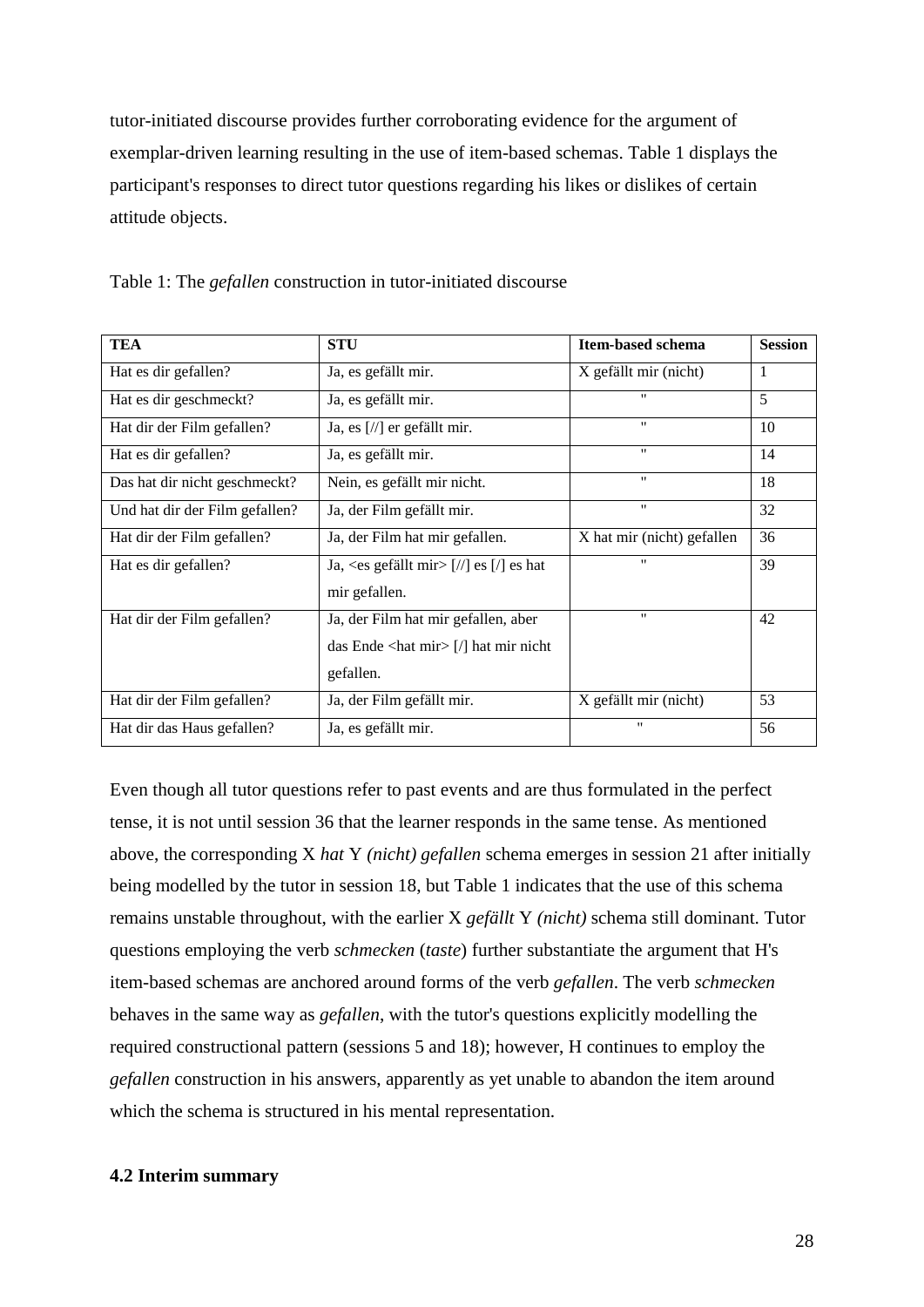The findings concerning H's use of subject-verb agreement can now be summarized and interpreted with reference to the first of my initial two hypotheses. I hypothesized that a linguistic construction which can be captured relatively easily by an Aristotelian rule will be acquired faster and more accurately if the learner draws on explicit knowledge than a linguistic construction which cannot easily be captured by an Aristotelian rule. Given the costliness of explicit processing, a rule that is high in schematicity, low in conceptual complexity, low in technicality of metalanguage, and high in truth value will be most favourable.

The analysis focused on a selected linguistic construction, subject-verb agreement, which is captured by a core pedagogical grammar rule that should be highly amenable to explicit processing. In view of the constraints of the present paper, the participant's performance on subject-verb agreement was not compared directly with his performance on other linguistic constructions, so the available evidence is indirect and cannot be regarded as final. The findings so far provide some interesting indications, however.

Overall, the participant's generally high accuracy with regard to subject-verb agreement – an ubiquitous construction appearing in many different linguistic contexts – was noted. Likewise, overt use of metalinguistic tools in conjunction with subject-verb agreement was in evidence, as exemplified by occasional learner requests for metalinguistic input, quite regular tutor feedback in response to learner errors, and above all highly consistent learner acknowledgement of tutor input with respect to the selected linguistic construction.

The apparent amenability of subject-verb agreement to explicit, top-down processing and the apparent use of metalinguistic tools neither explain the fluctuations in H's performance from session to session nor the overall developmental trend, however. Indeed, qualitative analysis of the learner's usage patterns revealed that a range of factors appears to influence accuracy with subject-verb agreement.

First, situational context is likely to impact on performance. Subject-verb agreement errors occurred when the participant's cognitive resources were taxed either by the need to simultaneously apply a number of pedagogical grammar rules or by the need to use a conceptually complex metalinguistic description in conjunction with the subject-verb agreement rule.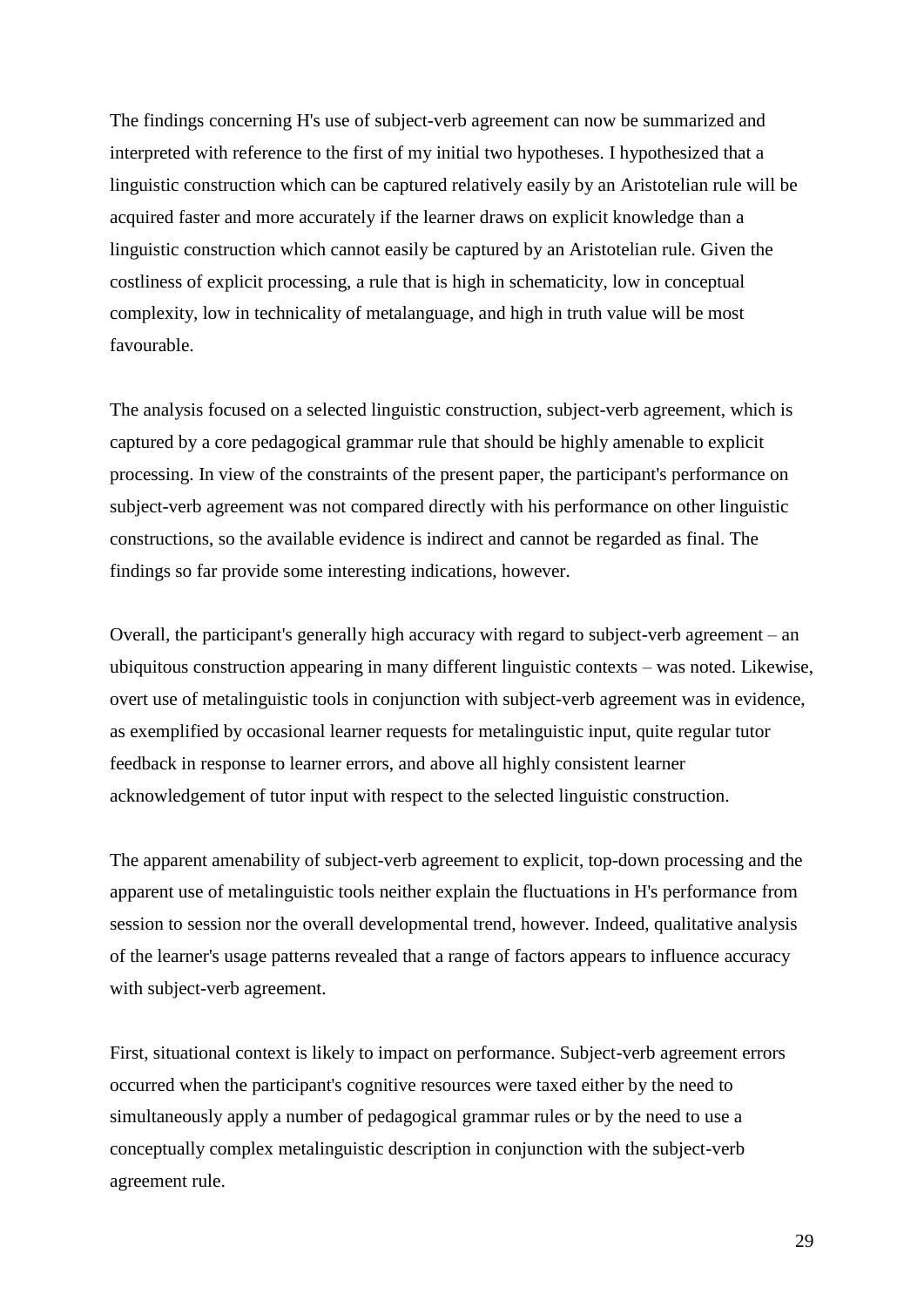Second, the error patterns identified suggest that both the nature of the verbal inflectional paradigm and the form of nominal subjects have a role to play. Specifically, exceptions to regular inflectional patterns and non-transparent form-function mappings may lead to inaccuracies. Previous research has reported that transparent one-to-one form-function mappings are easier to acquire than more opaque mappings of one form marking many functions or one function being marked by many forms (Collins et al., 2009; DeKeyser, 2005; Kempe & MacWhinney, 1998). In German subject-verb agreement, non-transparent mappings occur more often with regard to verbs in the *Präteritum* than verbs in the present tense, with the form *–e* marking both the first person and the third person singular *Präteritum*. Moreover, non-transparent mappings occur with regard to certain nouns such as *Fahrer* and *Gebäude* where singular and plural are expressed by the same form. While transparency of mapping has been discussed in connection with implicit learning (DeKeyser, 2005; Roehr & Gánem-Gutiérrez, 2009), it nonetheless seems to have an impact in this case. This implies that implicit and explicit processes occur alongside one another and, ultimately, may only be fully understood if they are considered together.

Indeed, detailed analysis of H's productions involving the *gefallen* construction yielded considerable evidence for exemplar learning resulting in the use of item-based schemas. This type of bottom-up learning has been identified as a key acquisition process in both L1 (Abbot-Smith & Tomasello, 2006; Tomasello, 2003) and L2 learning (N. Ellis, 2002a, 2003; Eskildsen, 2009). The present findings strongly suggest that in addition to using explicit knowledge and learning, the participant also relied on fast and cognitively efficient bottom-up processes.

While this is perhaps unsurprising in itself, the analysis showed that these bottom-up processes can apparently override comparatively slower and more costly top-down processes. Interestingly, this seems to happen even in a learner such as H whose performance is otherwise strongly indicative of explicit learning. Hence, it is likely that implicit processes not only subserve fluent and effortless language use (N. Ellis, 2005), but may also take over again by default when the cognitive resources available for explicit processing are pushed to their limits – because of the time pressures inherent in meaning-focused oral communication (R. Ellis, 2005, 2006) and/or because of cognitive overload, as argued above.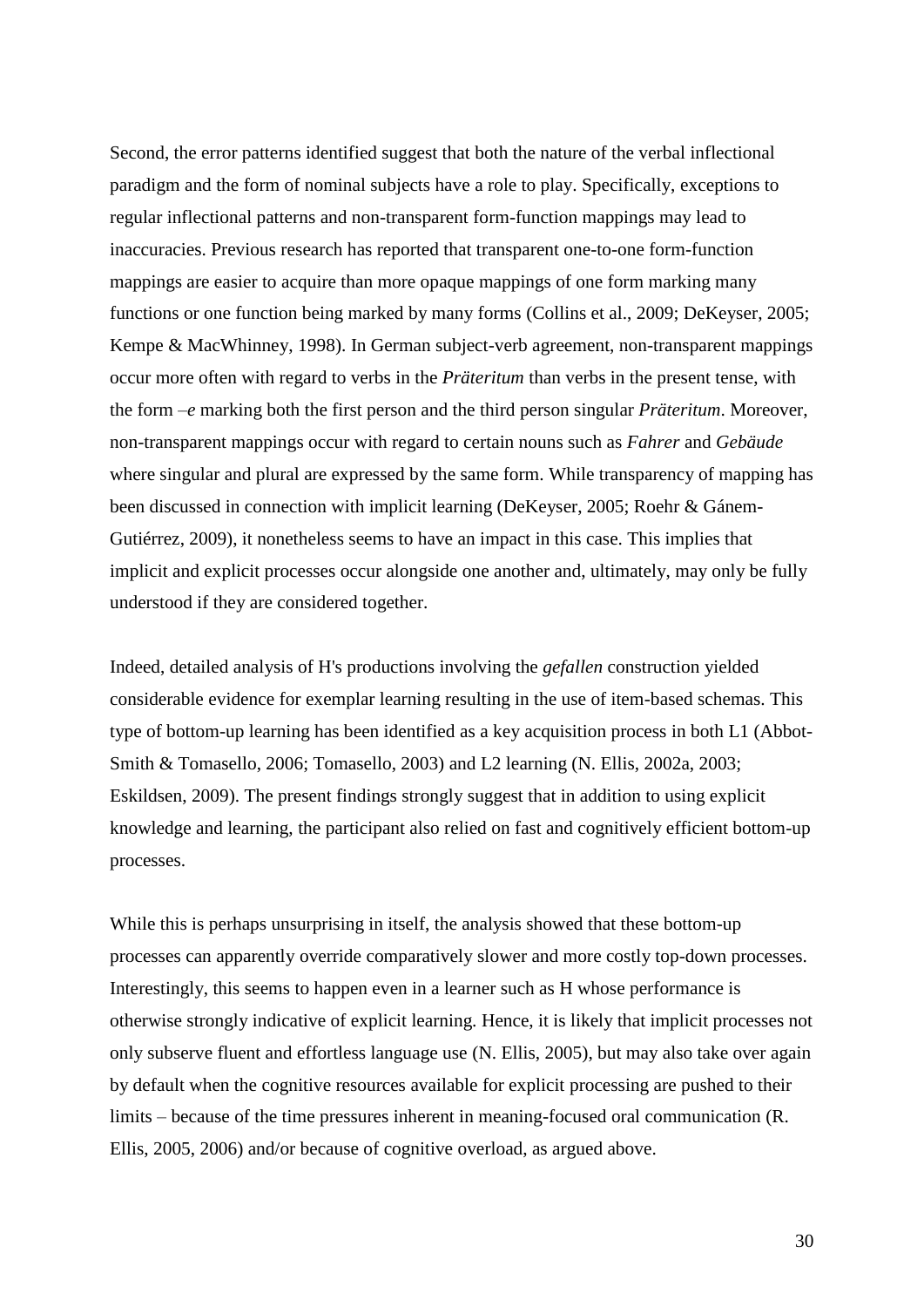## **5. Conclusion**

In this paper, I put forward two hypotheses concerning the potential role of explicit knowledge and learning in SLA; these hypotheses were informed by a cognitive linguistics perspective on language representation and processing. I then presented empirical evidence from a longitudinal case study of an adult L2 learner which spoke to these hypotheses.

Linking the bird's eye view of theoretical argumentation with the fine-grained detail of an individual learner's oral L2 performance led to a number of instructive insights. Evidence of explicit learning was found throughout the data set: direct evidence in the form of overt use of metalinguistic tools by the learner, including requests for and acknowledgement of tutor input, and indirect evidence in the form of performance patterns which showed the hallmarks of resource-intensive explicit processing.

Possible benefits of explicit knowledge and learning in SLA were uncovered: The number of learner requests for metalinguistic input and global accuracy of speech were significantly correlated, indicating that decreasing error rates were associated with increasing use of a metalinguistic tool. Claims about cause and effect in this relationship cannot be made, but other evidence points in the direction of a beneficial role for explicit knowledge and learning with regard to accurate language use: The absence of a trade-off between accuracy and fluency is an indicator; moreover, greater fluency and greater morphosyntactic complexity showed a mutually supportive association.

Potential limitations of explicit knowledge and learning in SLA emerged with equal clarity, though. The learner used a linguistic construction that was hypothesized to be particularly amenable to explicit processing with a high level of accuracy. Yet, analysis of specific usage situations suggested that the properties of pedagogical grammar rules describing linguistic constructions may be inadequate predictors in the context of communicative language use. If the cognitive load imposed by explicit processing becomes too onerous, even rules that are highly amenable to explicit learning may no longer be beneficial: With resources depleted, they are either not applied successfully, or they are not applied at all because implicit, exemplar-based processing takes their place.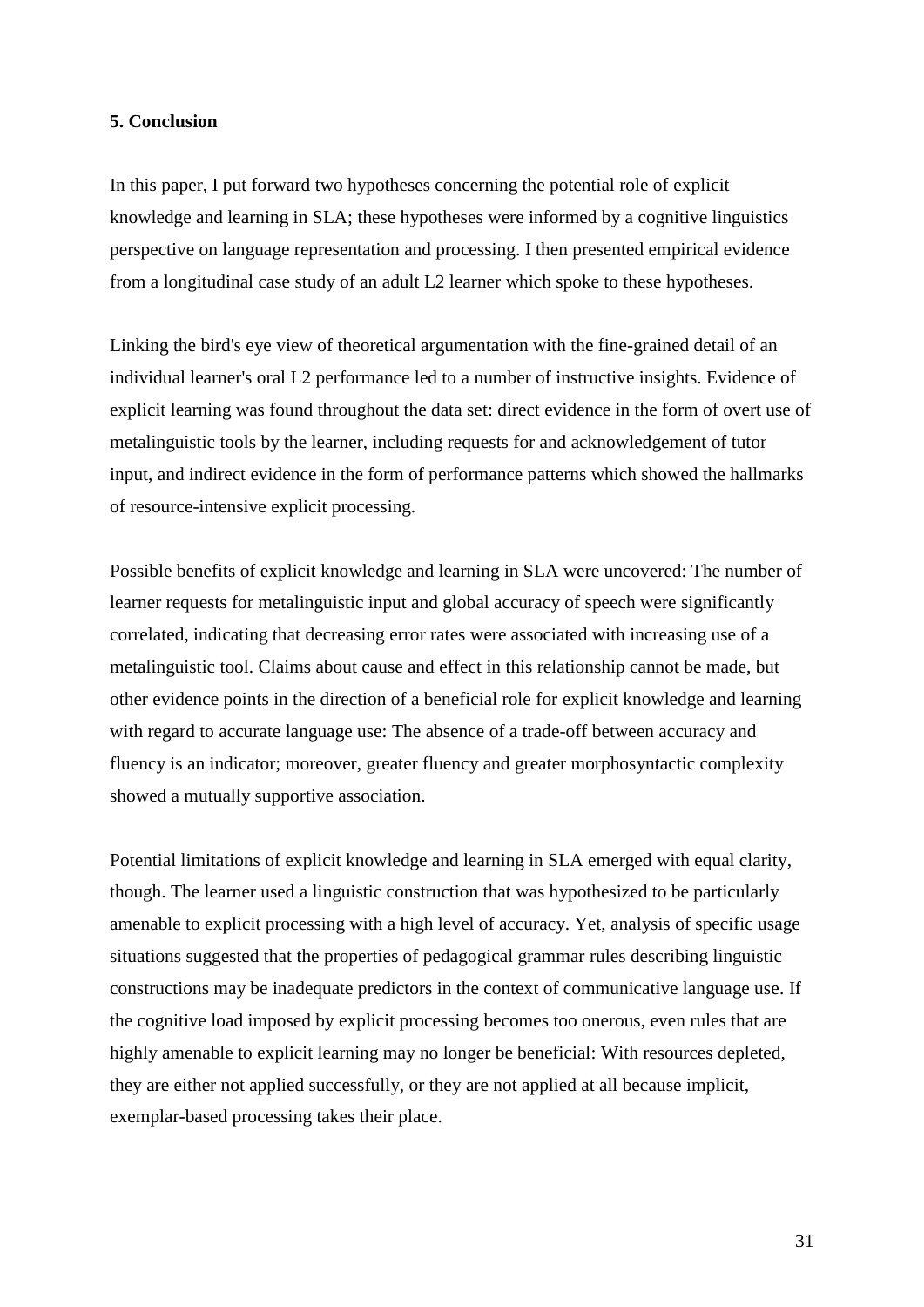Last but not least, the limitations of the present study should be acknowledged and avenues for future research highlighted. The key strength of a longitudinal case study is its amenability to detailed analysis at the level of specific linguistic constructions. This is offset by the main weakness of such a research design: Comparisons across learners cannot be made, and generalizability is limited. Thus, future research should seek to address hypotheses about explicit knowledge and learning informed by a cognitive linguistics perspective in a group of participants in order to allow for direct comparison between different linguistic constructions and across different individuals. Findings would complement the present study and provide researchers, teachers, and learners with more robust evidence about the role of explicit knowledge and learning in SLA.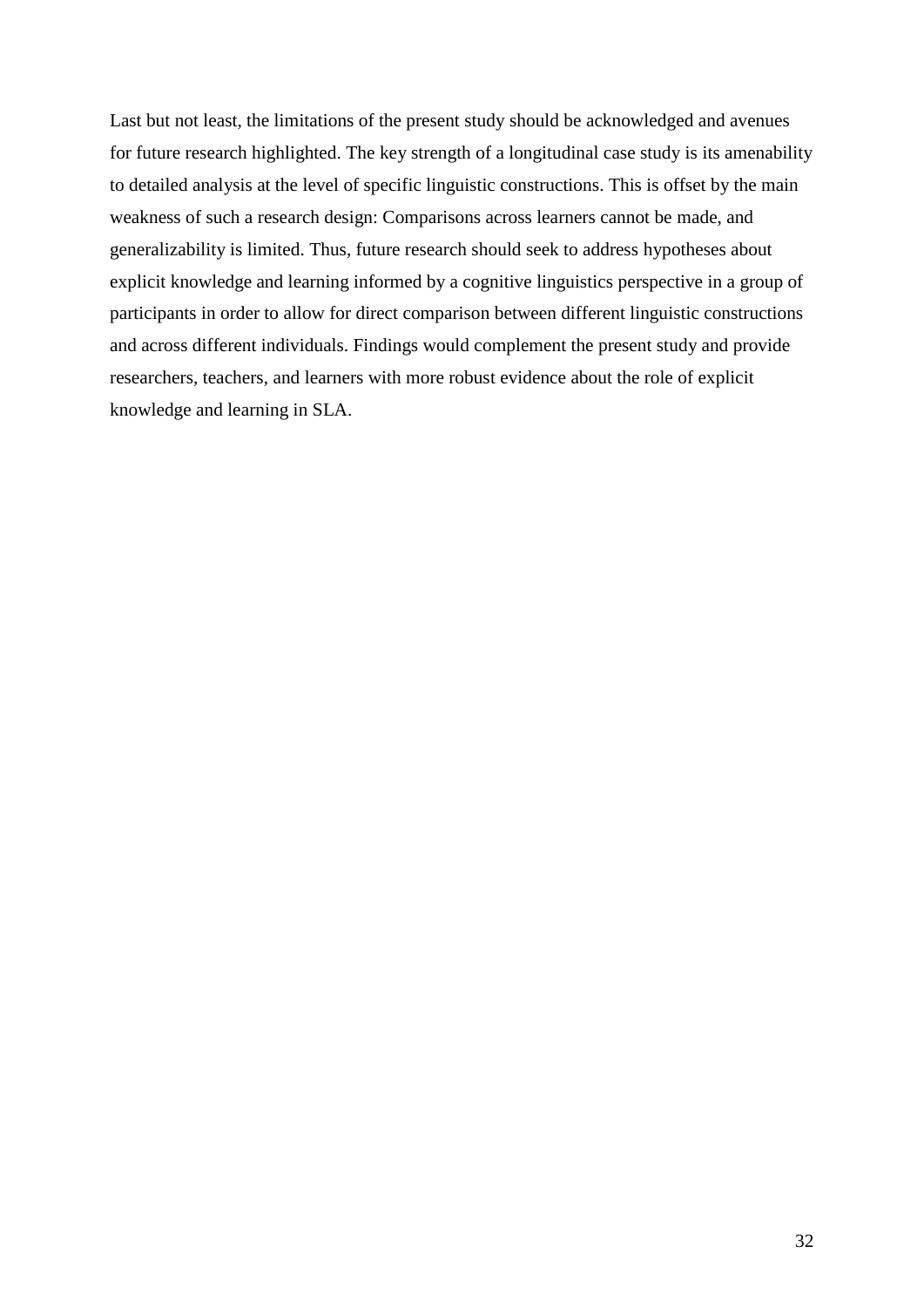### **Notes**

 $1$  Due to space limitations, only one linguistic construction is focused on in the present paper, so a comparison with other linguistic constructions is not provided.

 $2 \text{ Accuracy}$ , complexity, and fluency have been defined and operationalized in different ways (R. Ellis & Barkhuizen, 2005; Housen & Kuiken, 2009). Thus, it is worth bearing in mind that the use of different measures could potentially lead to different results.

<sup>3</sup> The error rate was calculated as the percentage of incorrect instances out of all instances of use of the construction. This approach was taken because the number of occurrences of subject-verb agreement varied between sessions. Percentage-based error rates were likewise calculated for other selected constructions which are not discussed in the present paper. The mean error rates were higher, e.g. use of correct auxiliary with the perfect tense 7.0%, form of the past participle 5.3%, case inflection 12.7%.

 $4$  STU refers to the learner, TEA to the tutor. The constructions under discussion are shown in bold. Further details about CHAT transcription conventions can be found in the Appendix.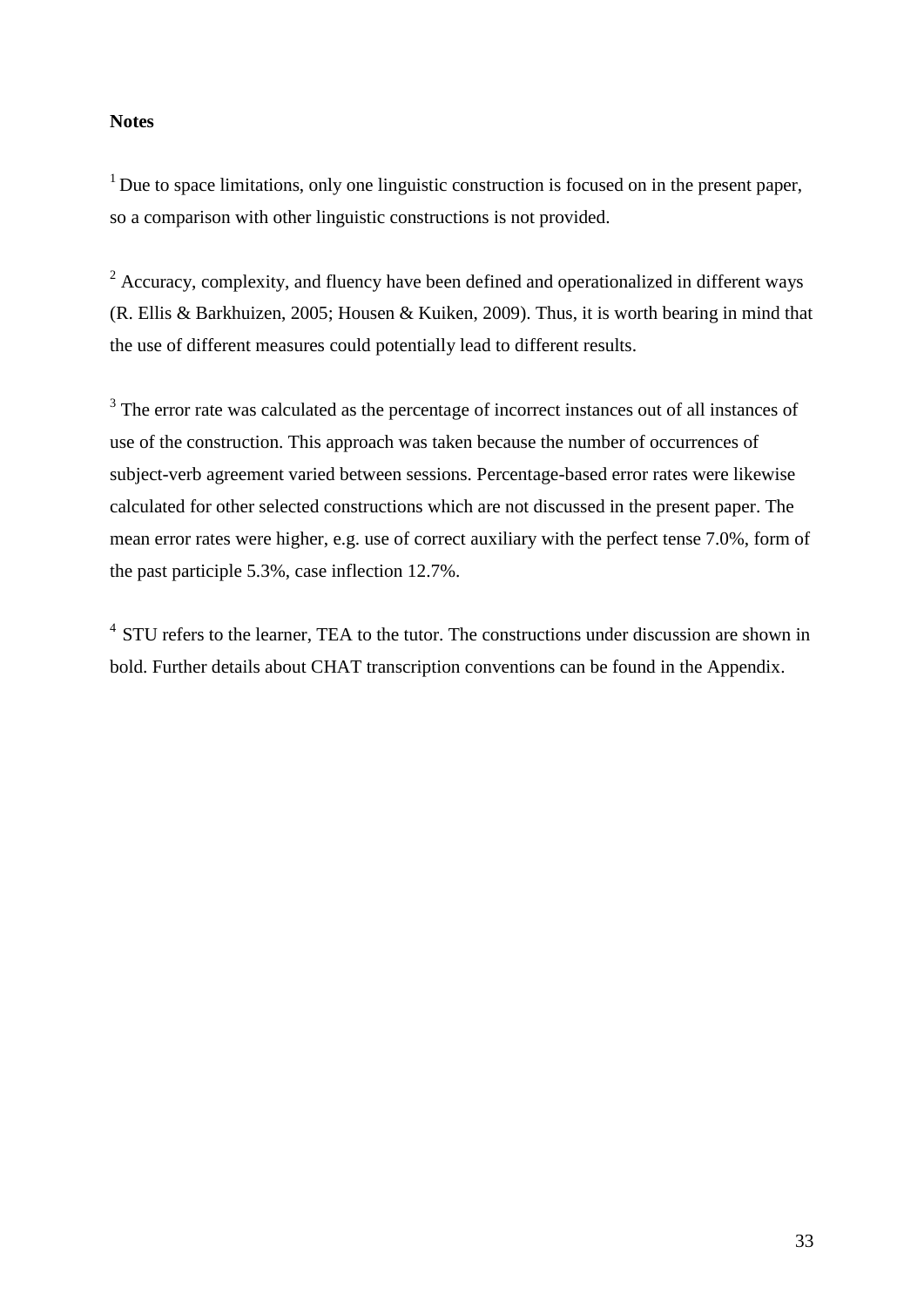### **References**

- Abbot-Smith, K. & Tomasello, M. 2006. Exemplar-learning and schematization in a usagebased account of syntactic acquisition. *The Linguistic Review* 23: 275-290.
- Achard, M. & Niemeier, S. (eds.) 2004. *Cognitive Linguistics, Second Language Acquisition, and Foreign Language Teaching*. Berlin: Mouton de Gruyter.
- Albrecht, U., Dane, D., Fandrych, C., Grüßhaber, G., Henningsen, U., Kilimann, A., Knaus, H., Köhl-Kuhn, R., Papendieck, K. & Schäfer, S. 2001. *Passwort Deutsch 2*. Stuttgart: Klett.
- Albrecht, U., Fandrych, C., Grüßhaber, G., Henningsen, U., Hesselmann, O., Kilimann, A., Knaus, H., Köhl-Kuhn, R. & Papendieck, K. 2002. *Passwort Deutsch 3*. Stuttgart: Klett.
- Anderson, J. R. 2005. *Cognitive Psychology and its Implications* (6th ed.). New York, NY: Worth Publishers.
- Baddeley, A. D. 2000. The episodic buffer: A new component of working memory? *Trends in Cognitive Sciences* 4: 417-423.
- Baddeley, A. D. & Logie, R. H. 1999. Working memory: The multiple-component model. In A. Miyake & P. Shah (eds.), *Models of working memory: Mechanisms of active maintenance and executive control* (pp. 28-61). Cambridge: Cambridge University Press.
- Boers, F. & Lindstromberg, S. 2006. Cognitive linguistic applications in second and foreign language instruction: Rationale, proposals, and evaluation. In G. Kristiansen & M. Achard & R. Dirven & F. J. Ruiz de Mendoza Ibánez (eds.), *Cognitive Linguistics: Current Applications and Future Perspectives* (pp. 305-355). Berlin: Mouton de Gruyter.
- Bybee, J. L. & McClelland, J. L. 2005. Alternatives to the combinatorial paradigm of linguistic theory based on domain general principles of human cognition. *The Linguistic Review* 22: 381-410.
- Cleeremans, A. & Destrebecqz, A. 2005. Real rules are conscious. *Behavioral and Brain Sciences* 28: 19-20.
- Coggle, P. & Schenke, H. 1998. *Willkommen! The New Course in German for Adult Beginners*. London: Hodder & Stoughton.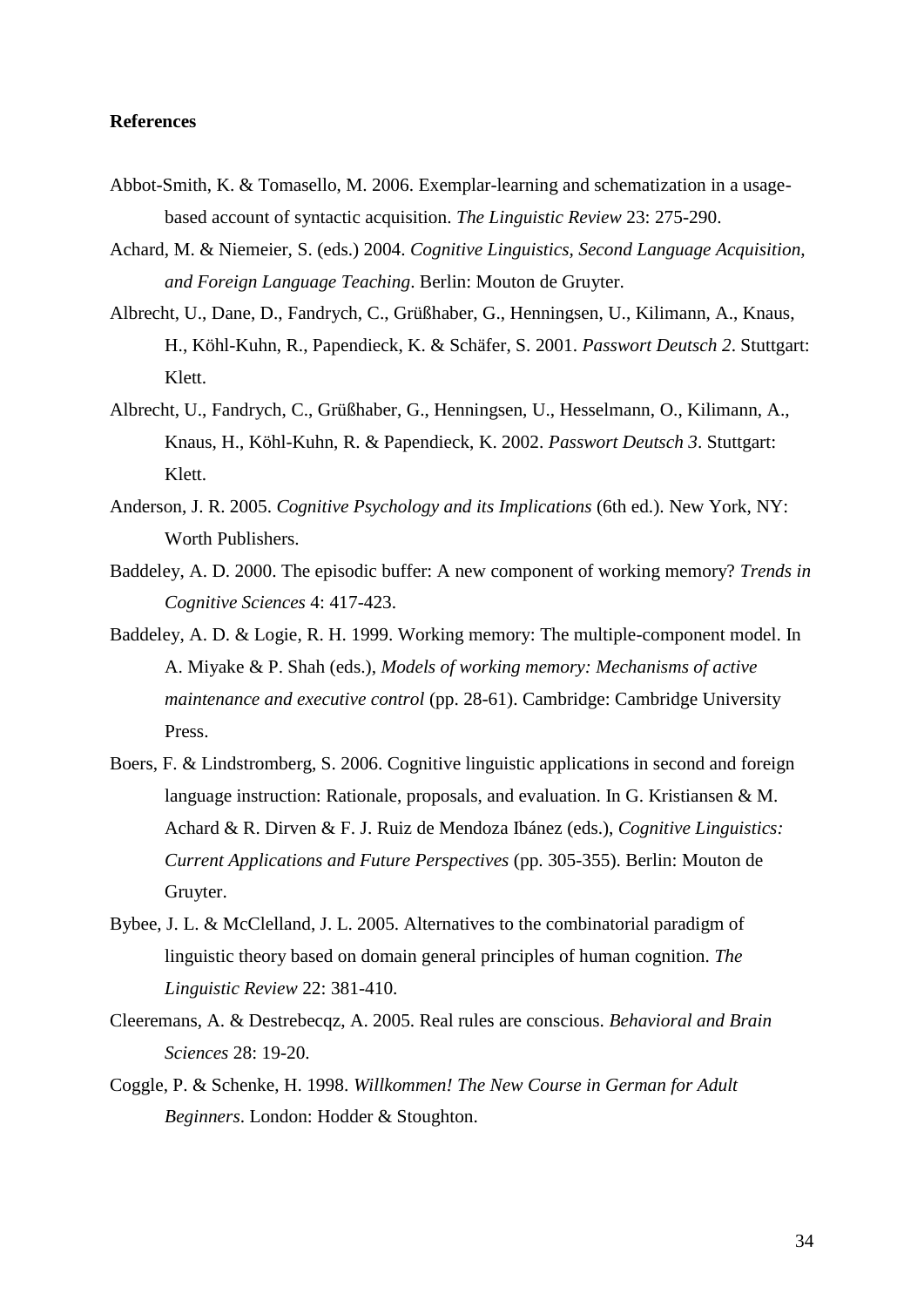- Collins, L., Trofimovich, P., White, J., Cardoso, W. & Horst, M. 2009. Some input on the easy/difficult grammar question: An empirical study. *Modern Language Journal,* 93: 336-353.
- DeKeyser, R. M. 2003. Implicit and explicit learning. In C. J. Doughty & M. H. Long (eds.), *The Handbook of Second Language Acquisition* (pp. 313-348). Malden, MA: Blackwell.
- DeKeyser, R. M. 2005. What makes learning second-language grammar difficult? A review of issues. *Language Learning* 55: 1-25.
- Diesendruck, G. 2005. "Commitment" distinguishes between rules and similarity: A developmental perspective. *Behavioral and Brain Sciences* 28: 21-22.
- Dörnyei, Z. 2009. *The Psychology of Second Language Acquisition*. Oxford: Oxford University Press.
- Egi, T. 2007. Interpreting recasts as linguistic evidence: The roles of linguistic target, length, and degree of change. *Studies in Second Language Acquisition* 29: 511-537.
- Ellis, N. C. 1993. Rules and instances in foreign language learning: Interactions of explicit and implicit knowledge. *European Journal of Cognitive Psychology* 5: 289-318.
- Ellis, N. C. 1994. Consciousness in second language learning: Psychological perspectives on the role of conscious processes in vocabulary acquisition. *AILA Review* 11: 37-56.
- Ellis, N. C. 2002a. Frequency effects in language processing: A review with implications for theories of implicit and explicit language acquisition. *Studies in Second Language Acquisition* 24: 143-188.
- Ellis, N. C. 2002b. Reflections on frequency effects in language processing. *Studies in Second Language Acquisition* 24: 297-340.
- Ellis, N. C. 2003. Constructions, chunking, and connectionism: The emergence of second language structure. In C. J. Doughty & M. H. Long (eds.), *The Handbook of Second Language Acquisition* (pp. 63-103). Malden, MA: Blackwell.
- Ellis, N. C. 2005. At the interface: Dynamic interactions of explicit and implicit language knowledge. *Studies in Second Language Acquisition* 27: 305-352.
- Ellis, R. 2004. The definition and measurement of L2 explicit knowledge. *Language Learning* 54: 227-275.
- Ellis, R. 2005. Measuring implicit and explicit knowledge of a second language: A psychometric study. *Studies in Second Language Acquisition* 27: 141-172.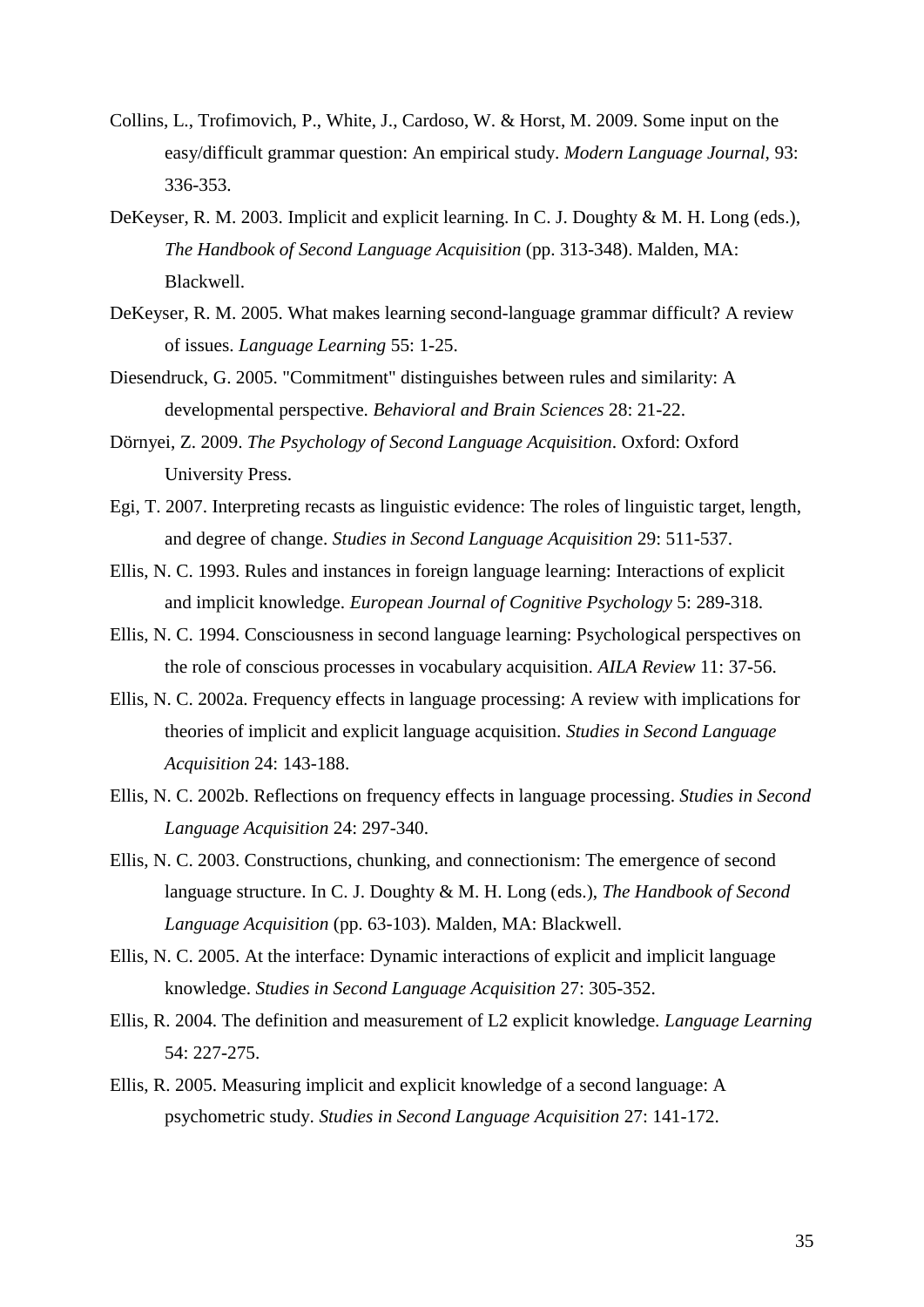- Ellis, R. 2006. Modelling learning difficulty and second language proficiency: The differential contributions of implicit and explicit knowledge. *Applied Linguistics* 27: 431-463.
- Ellis, R. & Barkhuizen, G. 2005. *Analysing Learner Language*. Oxford: Oxford University Press.
- Eskildsen, S. W. 2009. Constructing another language: Usage-based linguistics in second language acquisition. *Applied Linguistics* 30: 335-357.
- Evans, V. & Green, M. 2006. *Cognitive Linguistics: An Introduction*. Mahwah, NJ: Erlbaum.
- Gass, S. M. & Selinker, L. 2008. *Second Language Acquisition: An Introductory Course* (3rd ed.). New York, NY: Routledge.
- Goldberg, A. E. 2003. Constructions: A new theoretical approach to language. *Trends in Cognitive Sciences* 7: 219-224.
- Hampton, J. A. 2005. Rules and similarity a false dichotomy. *Behavioral and Brain Sciences* 28: 26.
- Housen, A. & Kuiken, F. 2009. Complexity, accuracy, and fluency in second language acquisition. *Applied Linguistics* 30: 461-473.
- Hulstijn, J. H. 2005. Theoretical and empirical issues in the study of implicit and explicit second-language learning: Introduction. *Studies in Second Language Acquisition* 27: 129-140.
- Hümmler-Hille, C. & von Jan, E. 1993. *Hören Sie mal! Übungen zum Hörverständnis*. Munich: Max Hueber Verlag.
- Hümmler-Hille, C. & von Jan, E. 1999. *Hören Sie mal! 2: Übungen zum Hörverständnis*. Munich: Max Hueber Verlag.
- Iwashita, N., Brown, A., McNamara, T. & O'Hagan, S. 2008. Assessed levels of second language speaking proficiency: How distinct? *Applied Linguistics* 29: 24-49.
- Just, M. A. & Carpenter, P. A. 1992. A capacity theory of comprehension: Individual differences in working memory. *Psychological Review* 99: 122-149.
- Kemmer, S. & Barlow, M. 2000. Introduction: A usage-based conception of language. In M. Barlow & S. Kemmer (eds.), *Usage-based Models of Language* (pp. vii-xxviii). Stanford, CA: CSLI.
- Kempe, V. & MacWhinney, B. 1998. The acquisition of case marking by adult learners of Russian and German. *Studies in Second Language Acquisition* 20: 543-587.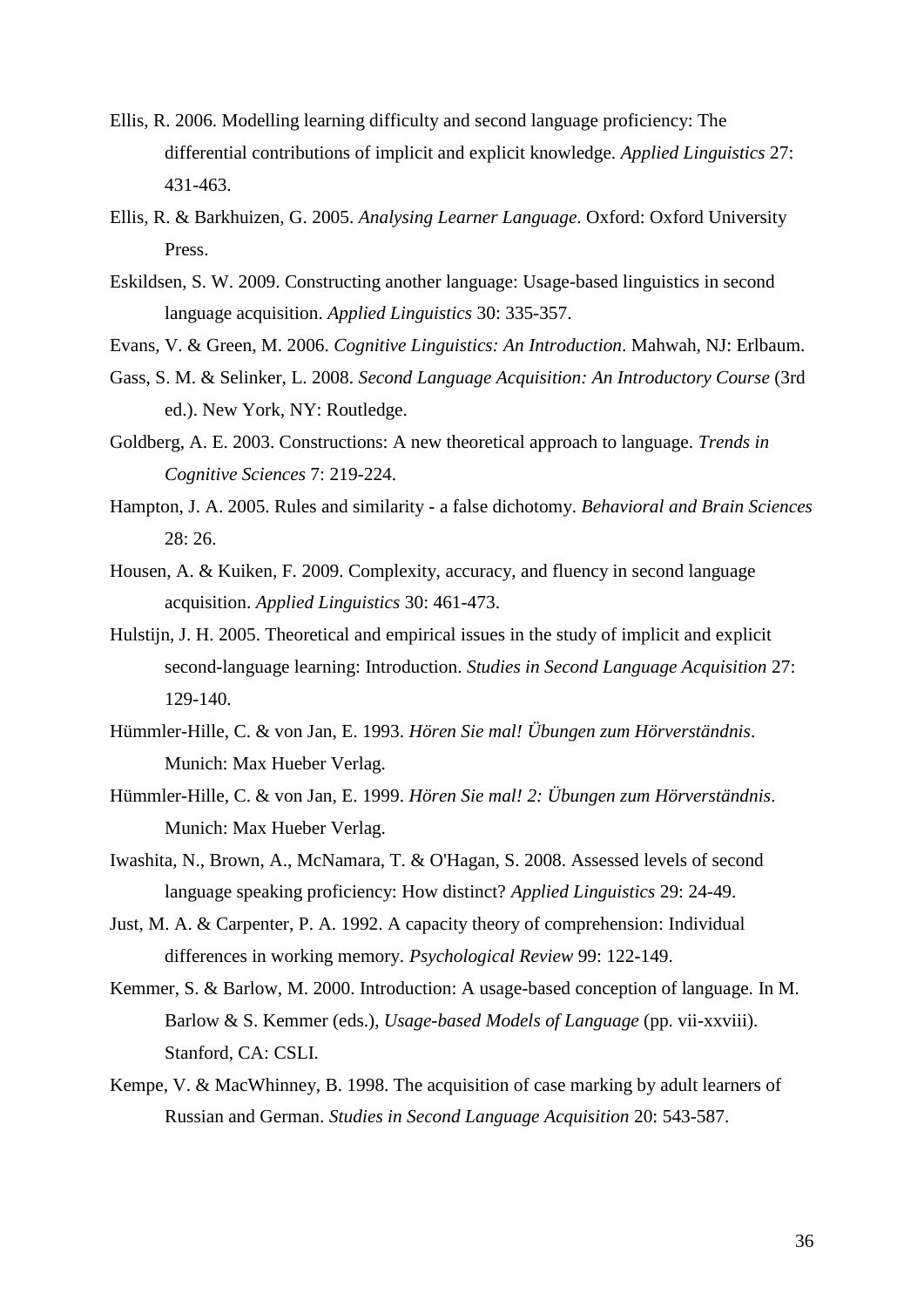- Langacker, R. W. 1998. Conceptualization, symbolization, and grammar. In M. Tomasello (ed.), *The New Psychology of Language: Cognitive and Functional Approaches to Language Structure* (Vol. 1, pp. 1-40). Mahwah, NJ: Erlbaum.
- Langacker, R. W. 2000. A dynamic usage-based model. In M. Barlow & S. Kemmer (eds.), *Usage-based Models of Language* (pp. 1-64). Stanford, CA: CSLI.
- Larsen-Freeman, D. 2006. The emergence of complexity, fluency, and accuracy in the oral and written production of five Chinese learners of English. *Applied Linguistics* 27: 590-619.
- Markman, A. B., Blok, S., Kom, K., Larkey, L., Narvaez, L. R., Stilwell, C. H. & Taylor, E. 2005. Digging beneath rules and similarity. *Behavioral and Brain Sciences* 28: 29-30.
- Murphy, G. L. 2004. *The Big Book of Concepts*. Cambridge, MA: MIT Press.
- Norris, J. M. & Ortega, L. 2001. Does type of instruction make a difference? Substantive findings from a meta-analytic review. *Language Learning* 51: 157-213.
- Pothos, E. M. 2005. The rules versus similarity distinction. *Behavioral and Brain Sciences* 28: 1-49.
- Robinson, P. & Ellis, N. C. (eds.) 2008. *Handbook of Cognitive Linguistics and Second Language Acquisition*. New York, NY: Routledge.
- Roehr, K. 2008. Linguistic and metalinguistic categories in second language learning. *Cognitive Linguistics* 19: 67-106.
- Roehr, K. & Gánem-Gutiérrez, G. A. 2009. Metalinguistic knowledge: A stepping stone towards L2 proficiency? In A. Benati (ed.), *Issues in Second Language Proficiency* (pp. 79-94). London: Continuum.
- Rosch, E. 1978. Principles of categorization. In E. Rosch & B. B. Lloyd (eds.), *Cognition and Categorization* (pp. 27-48). Hillsdale, NJ: Erlbaum.
- Rosch, E. & Mervis, C. B. 1975. Family resemblances: Studies in the internal structure of categories. *Cognitive Psychology* 7: 573-605.
- Segalowitz, N. 2003. Automaticity and second languages. In C. J. Doughty & M. H. Long (eds.), *The Handbook of Second Language Acquisition* (pp. 382-408). Malden, MA: Blackwell.
- Sloman, S. 2005. Avoiding foolish consistency. *Behavioral and Brain Sciences* 28: 33-34.
- Smith, E. E. 2005. Rule and similarity as prototype concepts. *Behavioral and Brain Sciences* 28: 34-35.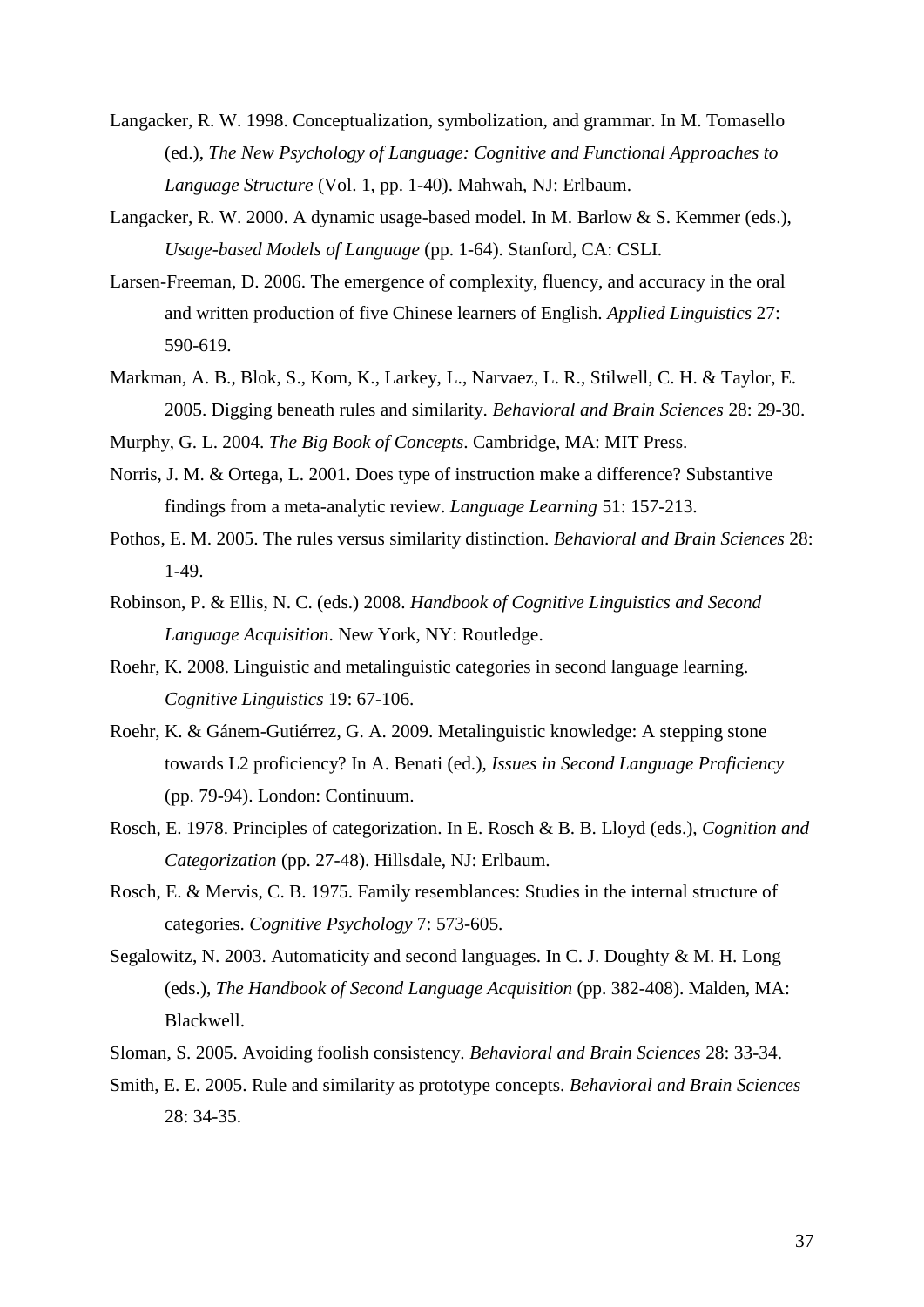Taylor, J. R. 1998. Syntactic constructions as prototype categories. In M. Tomasello (ed.), *The New Psychology of Language: Cognitive and Functional Approaches to Language Structure* (Vol. 1, pp. 177-202). Mahwah, NJ: Erlbaum.

Taylor, J. R. 2002. *Cognitive Grammar*. Oxford: Oxford University Press.

- Taylor, J. R. 2003. *Linguistic Categorization* (3rd ed.). Oxford: Oxford University Press.
- Tomasello, M. 2003. *Constructing a Language: A Usage-Based Theory of Language Acquisition*. Cambridge, MA: Harvard University Press.
- Tomasello, M. 2005. Beyond formalities: The case of language acquisition. *The Linguistic Review* 22: 183-197.
- Ungerer, F. & Schmid, H.-J. 1996. *An Introduction to Cognitive Linguistics*. London: Longman.